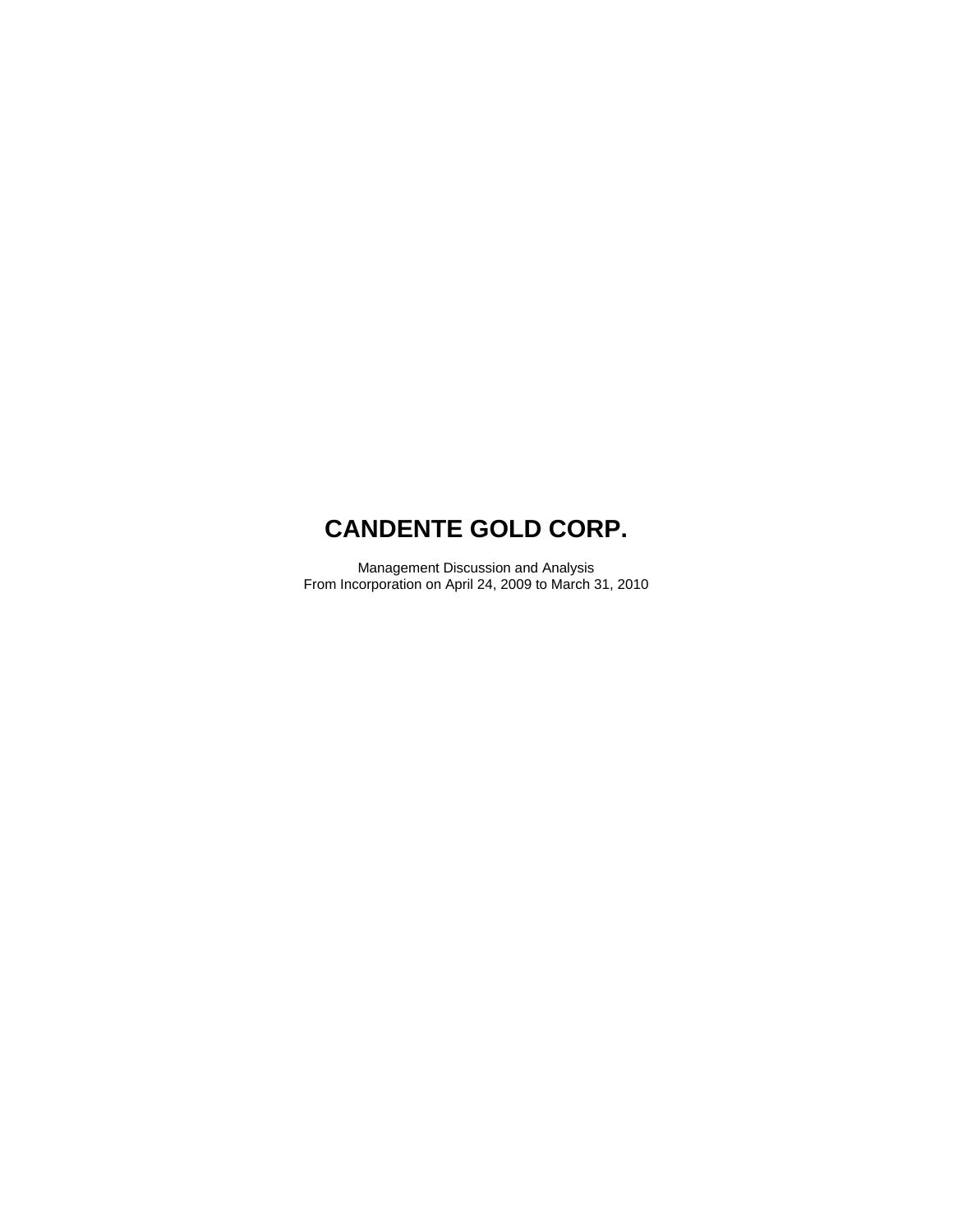Management's Discussion and Analysis From Incorporation on April 24, 2009 to March 31, 2010 (Expressed in U.S. Dollars, Unless Otherwise Noted)

## **INTRODUCTION**

The following Management Discussion and Analysis ("MD&A") for Candente Gold Corp. ("Candente Gold") and its subsidiary companies (collectively, the "Company") is prepared as of June 25, 2010 and should be read in conjunction with the Company's audited consolidated financial statements and the notes thereto for the year ended March 31, 2010 ("fiscal 2010"), which were prepared in accordance with generally accepted accounting principles ("GAAP") in Canada. The Company's accounting policies are set out in Note 2 of the audited consolidated financial statements.

All the financial information presented in this document is expressed in U.S. dollars, unless otherwise noted.

Candente Gold's common shares are listed on the Toronto Stock Exchange ("TSX") under the trading symbol "CDG".

Additional information on the Company can be found in the Company's Annual Information Form ("AIF"), filed with the Canadian regulators and available on SEDAR at www.sedar.com.

## **DESCRIPTION OF BUSINESS**

Candente Gold is a Vancouver, Canada, based mineral exploration company which has an interest in the El Oro project in Mexico ("El Oro") and in various gold-silver properties in Peru. The Company conducts its operations through wholly-owned subsidiaries.

The Company is in the exploration stage and there can be no assurance that commercially viable ore deposits may exist on any of its properties until the Company completes further exploration work and comprehensive economic evaluation based upon that work.

The El Oro project is the Company's highest priority project.

### **CORPORATE DEVELOPMENTS**

On April 24, 2009, Candente Copper Corp. ("Candente Copper", formerly Candente Resource Corp.) and Canaco Resources Inc. ("Canaco") created Candente Gold.

On April 30, 2009, Candente Copper and Canaco completed the transfer to Candente Gold of their respective 50% interests in Minera CCM, S.A. de C.V. ("CCM"), the Mexican company that holds an option on El Oro (the "Option"). As consideration for the transfer of the El Oro interests, Candente Gold issued 5 million common shares and a promissory note to each of Candente Copper and Canaco. Each promissory note has a principal amount of Cdn\$1,300,000 (\$1,239,157 at December 31, 2009), payable in cash or convertible into units of Candente Gold, based on the same terms and conditions as the private placement financing Candente Gold completed in the quarter ended December 31, 2009. On December 31, 2009, Candente Copper converted its \$1,300,000 promissory note into 3,250,000 shares and 1,625,000 warrants of the Company. The warrants have an exercise price of Cdn\$0.60 per common share to January 4, 2012. Canaco advised the Company that it would not convert the note; the current repayment terms of the Canaco note are Cdn\$350,000 by June 30, 2010 and Cdn\$950,000 by April 30, 2011.

In addition, on December 17, 2009, Candente Copper transferred its Peruvian gold-silver properties (the "Properties") to Candente Gold and on January 6, 2010, the Company issued 13,500,000 common shares to Candente Copper in return for the transfer of the Properties. Other consideration for the exchange of the Properties included the granting by the Company of a copper net smelter return royalty to Candente Copper. In addition, Candente Gold agreed to issue to Candente Copper an additional 10,000,000 of its common shares once a minimum of US\$5 million has been spent cumulatively by Candente Gold on the Properties. The Company accounted for the consideration in respect of the 13,500,000 Candente Gold shares at a value of \$4,422,011, comprised of the Candente Copper carrying cost of \$4,663,251 less \$241,240 due in cash to Candente Copper in respect of annual license costs paid for the Properties in 2009 by Candente Copper.

Pursuant to TSX policy, on January 6, 2010, the Company was deemed to have issued 872,890 Company warrants to warrant holders of Candente Copper on the basis of one Company warrant for every five warrants in Candente Copper. The 4,364,450 Candente Copper warrants (the "Copper Warrants") have exercises prices ranging from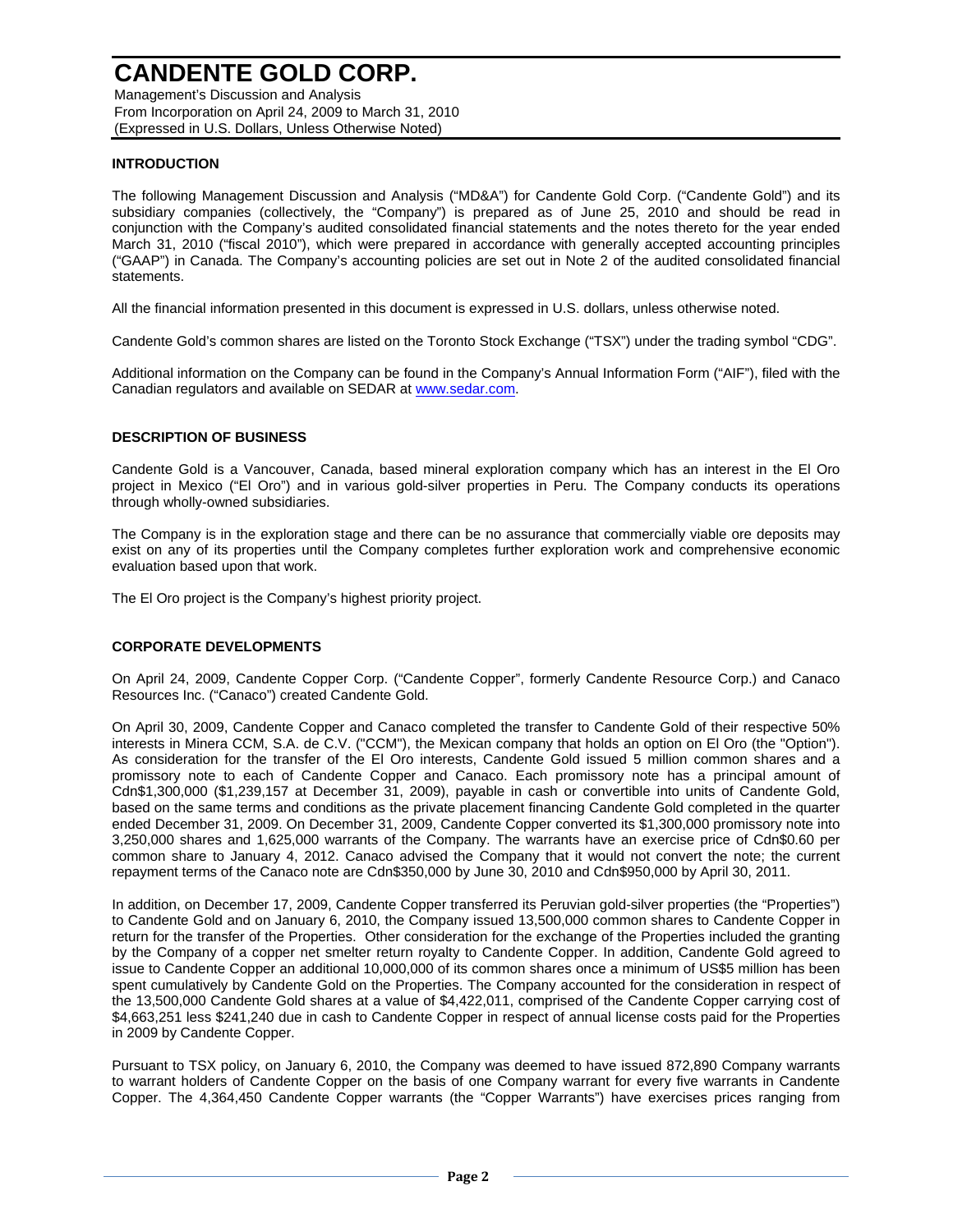Management's Discussion and Analysis From Incorporation on April 24, 2009 to March 31, 2010 (Expressed in U.S. Dollars, Unless Otherwise Noted)

Cdn\$1.75 to Cdn\$2.00 and expire on June 26, 2010. The Company will receive 24.06% of the exercise price on the exercise price of the Copper Warrants, based on a predetermined formula that considered the weighted average prices of Candente Copper and Candente Gold on the first five days of Candente Gold's trading on the TSX.

Pursuant to TSX policy, on January 6, 2010, the Company was deemed to have issued 1,638,350 Company options to option holders of Candente Copper on the basis of one Company option for every five options in Candente Copper. The 8,191,750 Candente Copper options (the "Copper Options") had exercise prices ranging from Cdn\$0.42 to Cdn\$1.40 and expiry dates from January 3, 2011 to November 24, 2014. A total of 474,600 of these options were forfeited before March 31, 2010. The Company will receive 24.06% of the exercise price on the exercise of the Copper Options, based on a predetermined formula that considered the weighted average prices of Candente Copper and Candente Gold on the first five days of Candente Gold's trading on the TSX.

During the quarter ended December 31, 2009, the Company completed a private placement (the "Private Placement") for gross proceeds of \$8,508,378 (Cdn\$9,028,130) from the sale of units ("Units") consisting of one Company common share and one half-warrant ("Warrants). Pursuant to the Private Placement, the Company issued a total of 22,570,327 common shares and certificates representing 11,285,162 Warrants. Each full Warrant is exercisable at a price of Cdn\$0.60 per common share until January 4, 2012. The Warrants were valued by the Company at \$1,624,195. The Company also paid to agents assisting in the Private Placement a total of \$298,528 (Cdn\$313,186) in cash commissions and issued to the agents 735,345 warrants ("Agents' Warrants"). The cash commissions and Agents' Warrants equal 6.5% of the aggregate number of Units sold by the agents pursuant to the Private Placement. Each of the Agents' Warrants is exercisable for a period of 24 months to purchase one additional common share of the Company at a price of Cdn\$0.60 per share. The Agents' Warrants issued as finders' fees were valued by the Company at \$105,834.

The Company posted a loss in the period of \$1,623,543. The most significant general and administrative expenses were \$404,244 for stock-based compensation expense (a non-cash expense), management and office salaries and benefits of \$150,272 and \$148,977 in legal fees. The Company also recorded a foreign exchange loss of \$108,841 in the year. The Company incurred exploration expenses of \$412,278, the most significant expense being geological and geophysical fees of \$278,021.

Loss per share in the period ended March 31, 2010 was \$0.15.

## **CANDENTE GOLD EXPLORATION PROJECTS**

## **EL ORO**

El Oro is located in central Mexico, and includes historic mines which are past producers of gold and silver. On May 5, 2006, CCM, Candente Copper and Canaco entered into a letter agreement (the "2006 Agreement") with Luismin, S.A. de C.V. ("Luismin") and Desarrollos Mineros San Luis, S.A. de C.V. ("Desarrollos"), subsidiaries of Goldcorp Inc., that provided CCM with an option (the "Option") to acquire up to a 70% undivided interest in El Oro, subject to a 40% back-in right, in 24 mining concessions comprising approximately 14,950 hectares located in the states of Mexico and Michoacan, Mexico. Certain exploration and mining concessions included in El Oro are subject to net smelter returns royalties. The Option is comprised of an option to initially acquire 50% of El Oro (the "First Option") and then a further 20% (the "Second Option"), and both the issue of shares and the completion of certain levels of exploration expenditures on El Oro are required to exercise the Option.

A total of \$1,000,000 in exploration expenditures were made on El Oro by November 30, 2007, and on or before November 30, 2008 Candente Copper and Canaco issued to Luismin a total of 125,000 shares in each of their respective registered capital, all as required by the 2006 Agreement as part of the consideration for the exercise of the First Option.

In two separate letter agreements dated February 2, 2009 (the "February 2009 Agreement") and September 30, 2009 (the "September 2009 Agreement"), the parties agreed to certain amendments to the 2006 Agreement. The most significant change was the removal of the back-in right on the historic mining area which covers all known gold and silver bearing veins. In accordance with the terms of the 2006 Agreement, as amended, each of Candente Copper and Canaco committed to issue to Luismin 125,000 common shares in their respective share capital on or before November 30, 2009, and agreed that the Company would: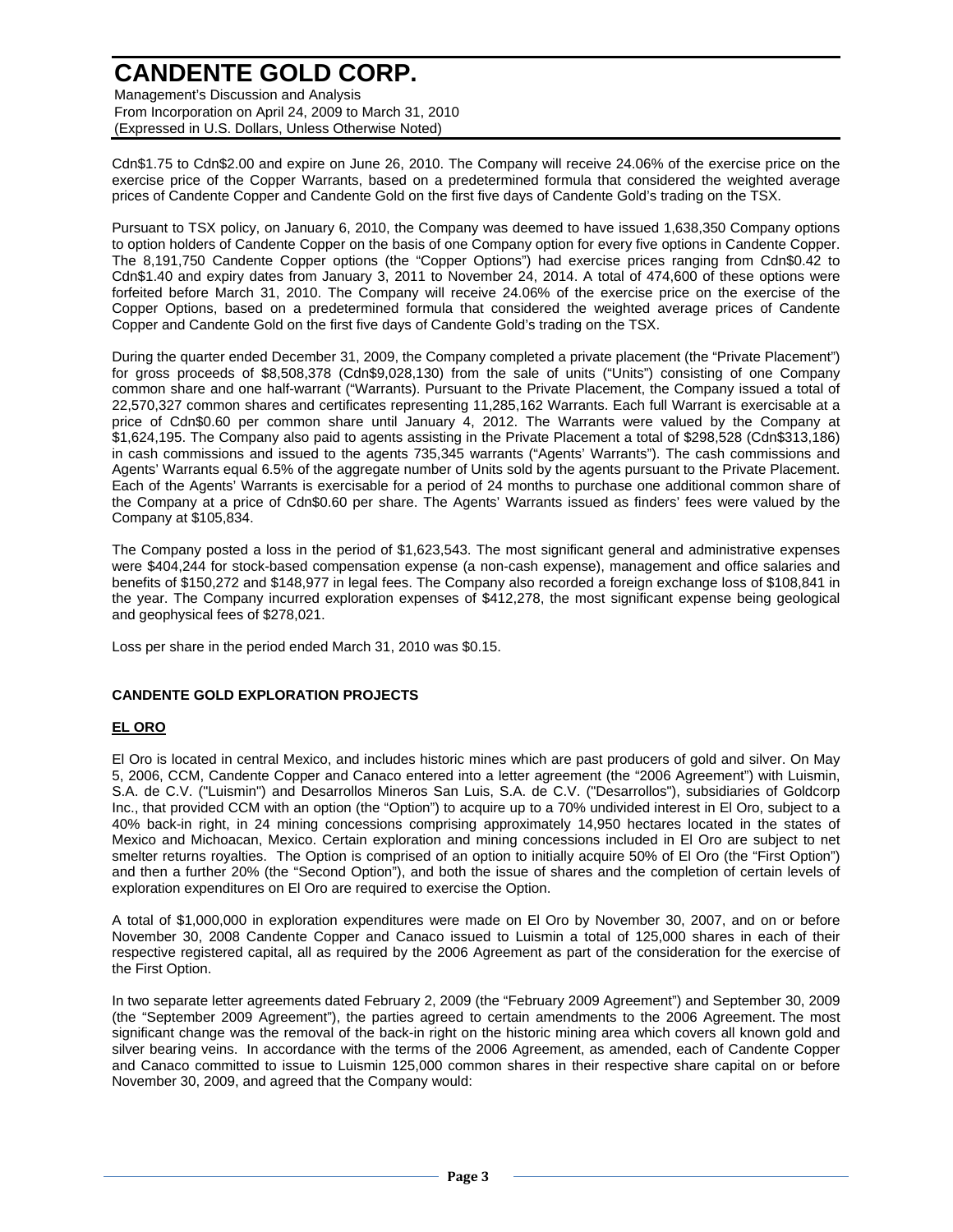Management's Discussion and Analysis From Incorporation on April 24, 2009 to March 31, 2010 (Expressed in U.S. Dollars, Unless Otherwise Noted)

- Commit to issue to Luismin 250,000 Candente Gold shares on or before November 30, 2009 (completed) and 250,000 Candente Gold shares on or before May 30, 2010;
- Be required to issue to Luismin 250,000 Candente Gold shares on or before November 30, 2010 and 250,000 Candente Gold shares on or before November 30, 2011, in order to complete the required share consideration for the exercise of the First Option;
- Commit to exploration expenditures of an additional \$1,500,000 to be completed on or before May 30, 2010;
- Be required to make an additional \$2,500,000 in exploration expenditures on or before November 30, 2011 in order to complete the required expenditure consideration for the exercise of the First Option;
- Be required to issue to Luismin 500,000 Candente Gold shares on or before November 30, 2012 and 500,000 Candente Gold shares on or before November 30, 2013 in order to complete the required share consideration for the exercise of the Second Option; and
- Be required to make an additional \$2,500,000 in exploration expenditures on or before November 30, 2012 and an additional \$2,500,000 in exploration expenditures on or before November 30, 2013 in order to complete the required expenditure consideration for the exercise of the Second Option.

El Oro is a district scale gold project encompassing one of the largest and most prolific high grade gold dominant epithermal vein systems in Mexico. The El Oro district includes over 50 known veins, but the bulk of the historic district production of 6.4 million ounces of gold and 74 million ounces of silver came from just two of these veins.

Candente Gold has begun an underground drifting and drilling program targeting extensions to the high-grade bonanza zones in the first of these two veins – the San Rafael vein – which historically produced over 4 million ounces of gold and 44 million ounces of silver from only the uppermost 150 to 250 metre levels. Mine grades averaged 10 to 12 g/t gold and 120 to 160 g/t silver and reached as high as 50 g/t gold and 500 g/t silver in the San Rafael vein.

Candente Gold believes that the San Rafael vein system is analogous to other epithermal vein systems mined in Mexico such as the Fresnillo, Guanajuato, and Pinos Altos mines where gold and silver occurs over 600 to 1200 metres vertically.

Candente Gold will also concurrently begin a thorough, modern, systematic program of exploration of other known veins, and potential additional veins in the El Oro gold district as well as on their Peruvian gold and silver properties in 2010.

In February 2010 exploration activity by Candente Gold began on the El Oro site. Following the filing of environmental permitting and agreements with local surface rights owners, work began on the cleaning and safety of the San Juan adit located in the southern portion of the San Rafael Vein. The adit is being used to access the San Rafael vein. The first stage of drilling comprises short holes in the footwall to the vein to evaluate the Remnant Resource above the water level in this portion of the vein.

Following the first stage of drilling, work will be carried out to continue the tunnel through the vein into the hanging wall to enable deep drilling of the San Rafael vein below historic working. Coincident with the underground work a surface drilling program has begun in the Zona Oriente region where the combination of geophysical, geochemical as well as a single outcrop (Andrea vein) have highlighted a series of structures that may represent vein zones.

Mark Pryor, Pr.Sci.Nat., Vice President Exploration, Sean Waller, P.Eng., Vice President and Joanne C. Freeze, P.Geo., President and CEO, are the qualified persons responsible for the review of El Oro technical information.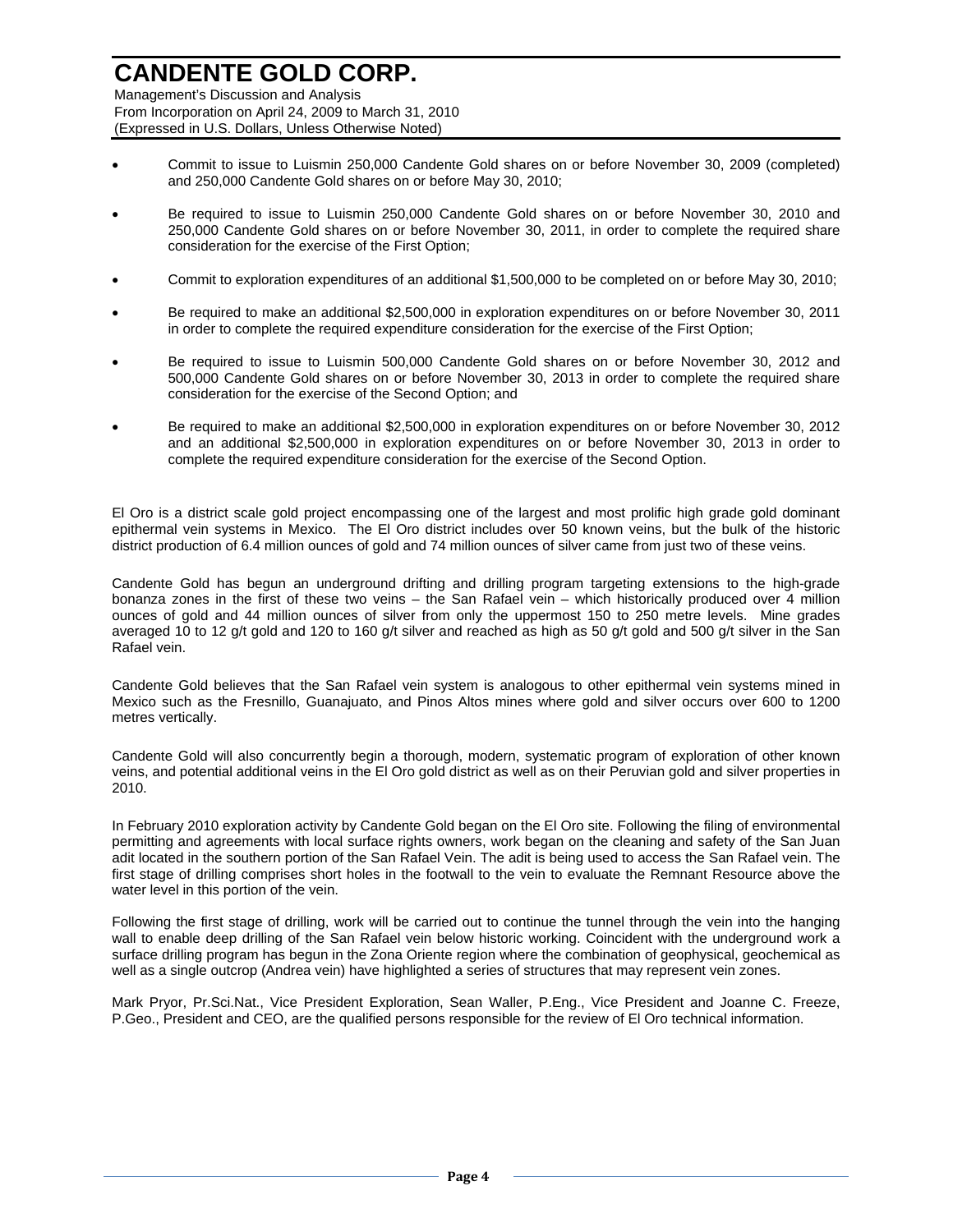Management's Discussion and Analysis From Incorporation on April 24, 2009 to March 31, 2010 (Expressed in U.S. Dollars, Unless Otherwise Noted)

## **PERUVIAN GOLD-SILVER PROPERTIES**

The main Peruvian gold-silver properties transferred from Candente Copper are listed below. The following disclosure has been prepared by or under the supervision of Sean I. Waller, Vice President of the Company and Joanne C. Freeze, President, CEO and director of the Company, both of whom are qualified persons for the purposes of NI-43- 101. All of these properties are 100% owned by the Company and are without reserves. Candente Gold's current operations on these properties consist of an exploratory search for mineable deposits of minerals, and previous work completed by Candente Copper on these properties was exploratory in nature.

## **Tres Marias**

The Tres Marias property occurs within the Puno epithermal gold-silver belt that hosts the Aruntani deposit owned by Aruntani SAC, the Corani deposit owned by Bear Creek Mines and the Santa Ana deposit owned by Bear Creek Mines.

The Tres Marias project offers potential for extending to depth and along strike of high grade gold-silver-lead-zinc vein systems and discovery of new gold-silver vein or bulk tonnage deposits in two under-explored high sulphidation gold-silver targets.

Candente Gold is compiling and evaluating available geological, geochemical, and geophysical data related to the Tres Marias property. The Pataqueña vein system is ready for drill testing but prior to drilling it is recommended that the area of the vein system be covered by a Natural Source Audio Magnetic Telluric survey (NSAMT) which might help better define the known veins/structures and also possibly locate other hidden structures with veins. Detailed mapping and rock and soil geochemical sampling is recommended on the Soracha and San Francisco zones to define drill targets.

### **Lunahuana**

Lunahuana is a 5,387 hectare disseminated gold-copper exploration project located in central Peru. The Lunahuana property was formerly known as the Columbia property.

### **Oro Queropalca**

The Oro Queropalca property hosts abundant vein and disseminated gold-silver mineralization in surface showings that gave highly anomalous gold and silver assays. The property has potential to host epithermal gold-silver deposits and mantos style silver-lead-zinc deposits.

### **Alto Dorado/Toril**

Alto Dorado is a 9,400 hectare exploration stage gold project located in the Department of La Libertad in northern Peru. The Company's interest in the Alto Dorado property is based on earlier exploration work by Candente Copper.

### **The Brujas-Picota Project**

The property covers extensive areas of argillic, phyllic, advanced argillic (dickite, alunite, pyrophyllite), silicification (locally vuggy to grey silica) alteration with gold-silver-bearing veins, breccias and structures. The project has potential to host high sulphidation type gold-silver deposits within large areas of vuggy silica and advanced argillic alteration with gold-silver-bearing veins, breccias and structures. The exploration targets include six zones with goldsilver bearing veins, breccias and structures and areas between the six zones which have had little exploration. The property has only had very preliminary exploration.

The property lies just northeast of Buenaventura's La Zanja high sulphidation gold deposit and 12 km west of the Tantahuatay porphyry gold deposit owned by Grupo Mexico and Buenaventura.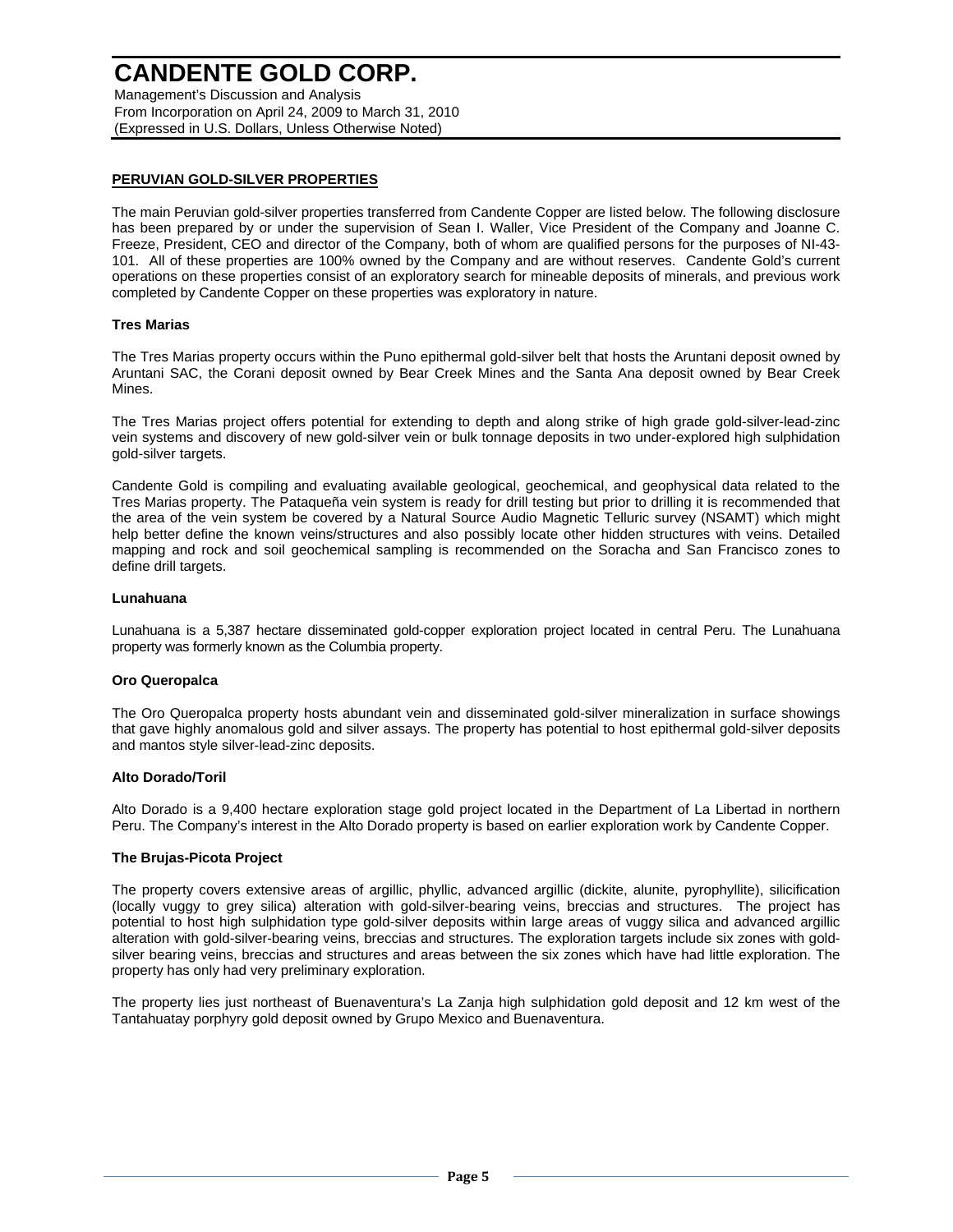Management's Discussion and Analysis From Incorporation on April 24, 2009 to March 31, 2010 (Expressed in U.S. Dollars, Unless Otherwise Noted)

## **Las Brujas Claims**

Rock samples returned anomalous values of gold (up to 1.57gpt over 10 meters), antimony (up to 570ppm), arsenic (up to 3,680ppm), barium (up to 1,860ppm), silver (up to 22.4gpt), mercury (>100,000ppb), as well as elevated copper (up to 681ppm), lead (up to 836ppm) and zinc (up to 1,135ppm). Silt samples also returned anomalous gold, silver, mercury, barium and arsenic values.

## **Fredito Project**

The property covers a large geophysical target partially overlying a gold-silver-bearing zone of high sulphidation alteration, proximal to a gold-silver-lead-zinc-bearing low sulphidation vein system exploited since colonial times.

The property is located in the same volcanic belt as the operating Arasi (La Rescatada) high sulphidation gold deposit. Other significant deposits in the area include the Berenguela Ag deposit located 23km south of Fredito and the El Cofre (Paratia) mine (Ag-Zn-Pb and minor Au).

### **Las Sorpresas**

Las Sorpresas is an exploration stage epithermal high sulphidation gold-silver project located southeast of the Yanacocha district in northern Peru. Candente Copper's interest in the Las Sorpresas property stemmed from earlier exploration work, as described below, that was done in the area.

## **El Tigre**

The El Tigre property covers an area with potential to host epithermal low sulphidation quartz vein and/or bulk tonnage gold deposits marginal to large diatreme breccias with abundant fragments containing gold-bearing quartz veins and quartz stockwork.

### **SELECTED ANNUAL FINANCIAL INFORMATION**

|                                                                            | 2010                                       |      | Years Ended March 31,<br>2009 | 2008 |  |
|----------------------------------------------------------------------------|--------------------------------------------|------|-------------------------------|------|--|
| Total revenue<br>Net loss for the year<br>Basic and diluted loss per share | \$<br>(1,623,543)<br>(0.15)                | \$   | - \$                          |      |  |
|                                                                            | 2010                                       |      | March 31,<br>2009             | 2008 |  |
| Working capital<br>Mineral properties<br><b>Total assets</b>               | \$<br>5,876,835<br>6,908,284<br>14,284,176 | - \$ | - \$                          |      |  |

### **RESULTS OF OPERATIONS**

During the period ended March 31, 2010 the Company posted a loss of \$1,623,543. The Company is in the exploration stage, with no significant sources of revenue.

The Company was incorporated on April 24, 2009. Accordingly there is no comparative period analysis in this MD&A.

The Company's General and Administrative expenses in fiscal 2010 were \$1,211,265. Candente Gold shares certain General and Administrative expenses with Candente Copper. The most significant expenses in the period were stock-based compensation of \$404,244 for options vested as of March 31, 2010, followed by management fees,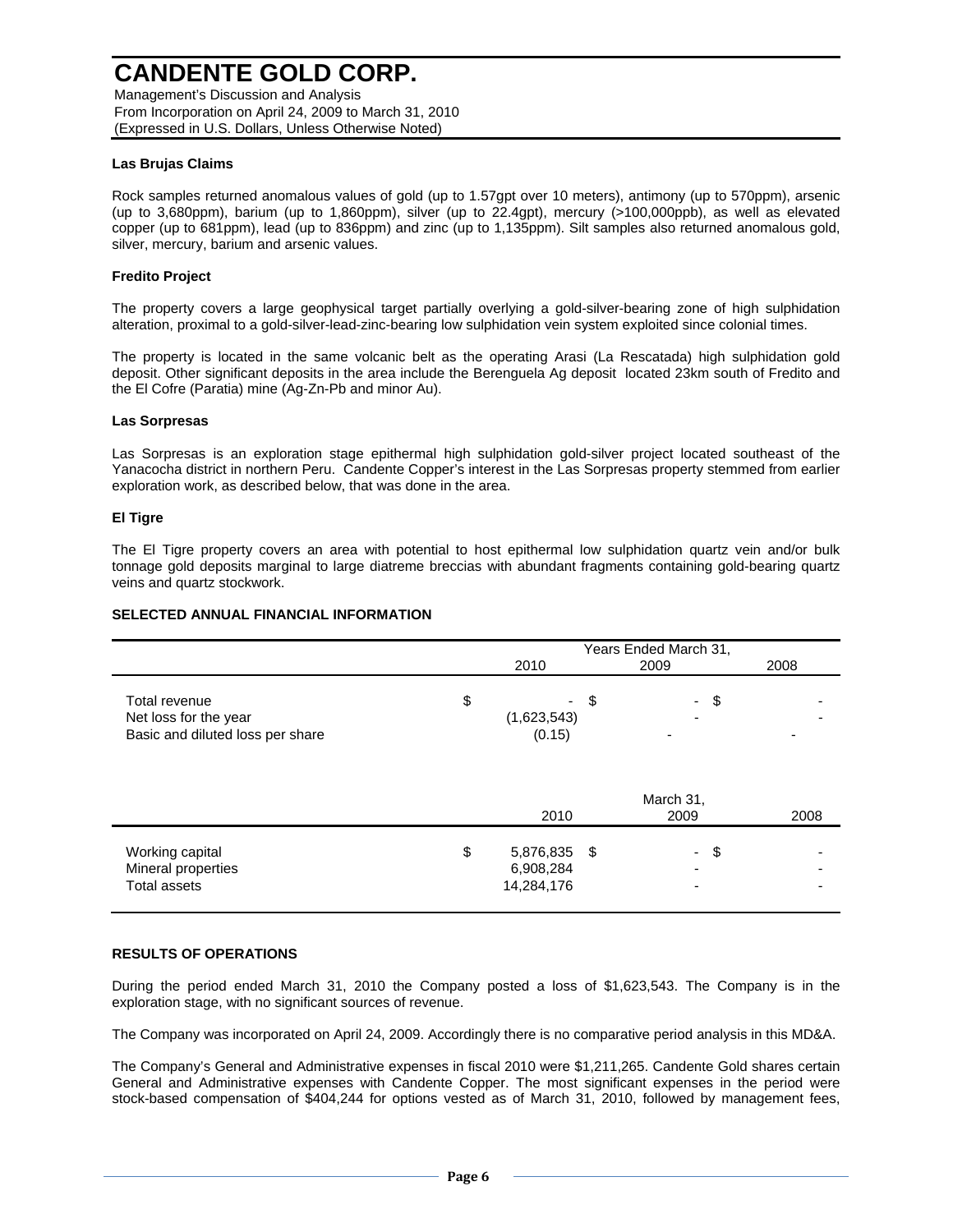Management's Discussion and Analysis From Incorporation on April 24, 2009 to March 31, 2010 (Expressed in U.S. Dollars, Unless Otherwise Noted)

salaries and benefits of \$150,272 and legal fees of \$148,977. In fiscal 2010 the Company also posted a foreign exchange loss of \$108,841.

The Company expects that General and Administrative expenses will increase in fiscal 2011 in support of the Company's development programs. In particular, stock-based compensation expense will increase in fiscal 2011 as only 25% of the options granted by the Company in fiscal 2010 had vested as of March 31, 2010 and stock-based compensation expensed is recorded at option vesting dates.

The Company also incurred Exploration expenses of \$412,278 in fiscal 2010. The most significant expenses were geological fees of \$278,021, followed by camp, field supplies and travel expenses of \$49,296 and exploration administration expenses of \$45,995. Most of the Exploration expenses in fiscal 2010 were incurred in respect of the El Oro project.

Exploration expenses will increase substantially in fiscal 2011, mostly in connection with the El Oro drilling program.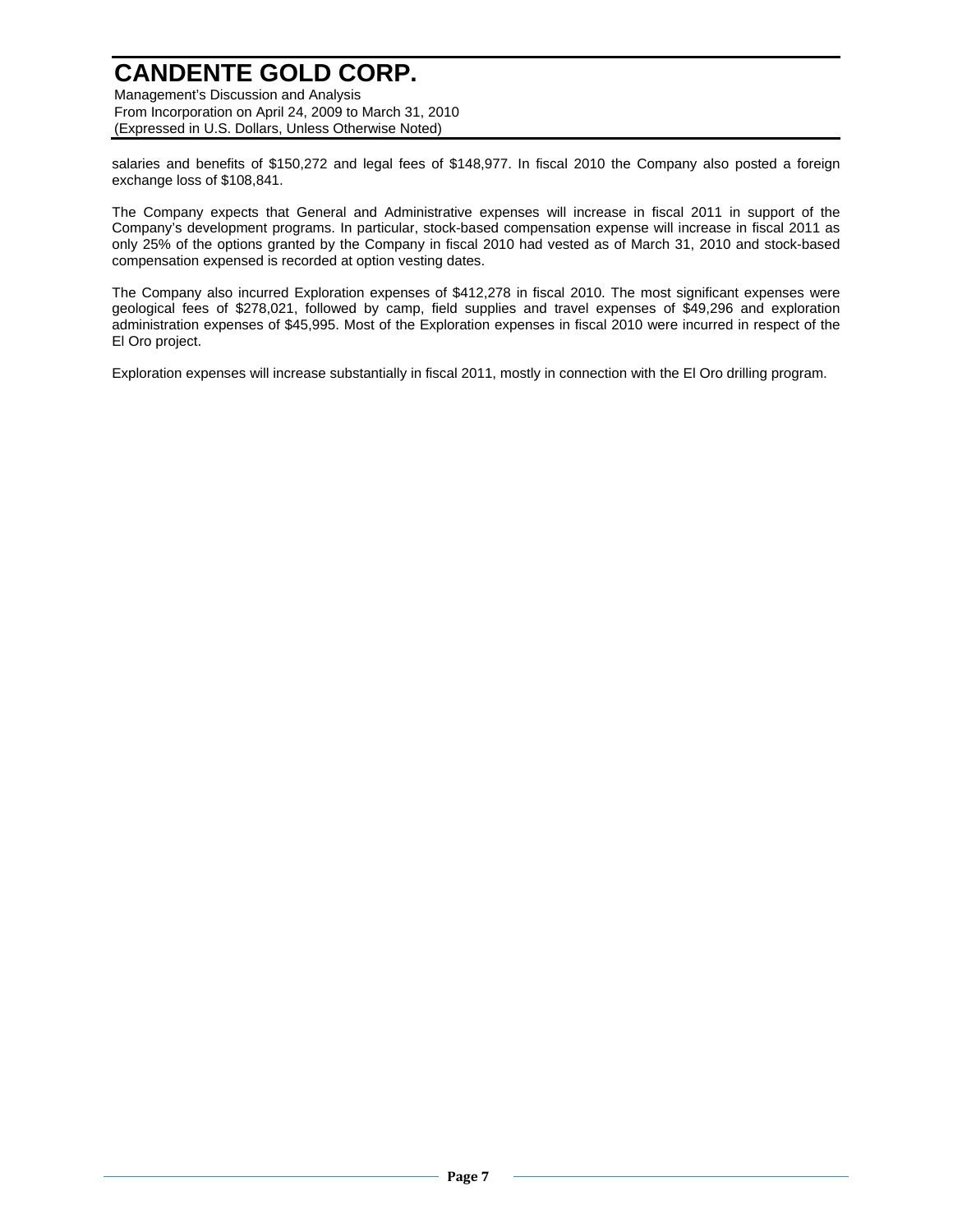Management's Discussion and Analysis From Incorporation on April 24, 2009 to March 31, 2010 (Expressed in U.S. Dollars, Unless Otherwise Noted)

A summary of exploration costs incurred by the Company from inception to date is presented below:

|                                  | QE June 30,<br>2009<br>$($ \$) | <b>QE Sept. 30,</b><br>2009<br>$($ \$) | <b>QE Dec.31,</b><br>2009<br>$($ \$) | <b>QE March</b><br>31, 2010<br>$($ \$) | <b>Cumulative</b><br>costs to date<br>$($ \$) |
|----------------------------------|--------------------------------|----------------------------------------|--------------------------------------|----------------------------------------|-----------------------------------------------|
| <b>EL ORO</b>                    |                                |                                        |                                      |                                        |                                               |
| Depreciation                     |                                |                                        |                                      | 4,655                                  | 4,655                                         |
| Exploration administration       |                                |                                        |                                      | 21,340                                 | 21,340                                        |
| Camp, field supplies & travel    | 6,035                          | 5,501                                  | 8,417                                | 21,102                                 | 41,055                                        |
| Drilling                         |                                |                                        |                                      | 9,582                                  | 9,582                                         |
| Equipment maintenance & rental   | 813                            | 1,281                                  | 1,334                                | 3,510                                  | 6,938                                         |
| Geological & geophysical         | 36,970                         | 81,127                                 | 48,381                               | 108,027                                | 274,505                                       |
| Geographical information systems |                                | 100                                    | 276                                  | 2,506                                  | 2,882                                         |
|                                  | 43,818                         | 88,009                                 | 58,408                               | 170,722                                | 360,957                                       |
| LUNAHUANA                        |                                |                                        |                                      |                                        |                                               |
| Exploration administration       |                                |                                        |                                      | 8,530                                  | 8,530                                         |
| Camp, field supplies & travel    |                                |                                        |                                      | 432                                    | 432                                           |
| Equipment maintenance & rental   |                                |                                        |                                      | 499                                    | 499                                           |
| Field support & personnel        |                                |                                        |                                      | 2,935                                  | 2,935                                         |
| Geological & geophysical         |                                |                                        |                                      | 842                                    | 842                                           |
|                                  | $\blacksquare$                 | $\blacksquare$                         | $\mathbf{r}$                         | 13,238                                 | 13,238                                        |
| <b>ORO QUEROPALCA</b>            |                                |                                        |                                      |                                        |                                               |
| Exploration administration       |                                |                                        |                                      | 2,618                                  | 2,618                                         |
| Field support & personnel        |                                |                                        |                                      | 1,175                                  | 1,175                                         |
| Geological & geophysical         |                                |                                        |                                      | 84                                     | 84                                            |
|                                  | $\blacksquare$                 | $\blacksquare$                         | $\blacksquare$                       | 3,877                                  | 3,877                                         |
| <b>ALTO DORADO/TORIL</b>         |                                |                                        |                                      |                                        |                                               |
| Exploration administration       |                                |                                        |                                      | 3,891                                  | 3,891                                         |
| Camp, field supplies & travel    |                                |                                        |                                      | 174                                    | 174                                           |
| Equipment maintenance & rental   |                                |                                        |                                      | 829                                    | 829                                           |
| Field support & personnel        |                                |                                        |                                      | 746                                    | 746                                           |
| Geological & geophysical         |                                |                                        |                                      | 253                                    | 253                                           |
|                                  |                                | ä,                                     | $\overline{\phantom{a}}$             | 5,893                                  | 5,893                                         |
| <b>FREDITO</b>                   |                                |                                        |                                      |                                        |                                               |
|                                  |                                |                                        |                                      |                                        |                                               |
| Exploration administration       |                                |                                        |                                      | 3,687                                  | 3,687                                         |
| Field support & personnel        |                                |                                        |                                      | 1,656                                  | 1,656                                         |
| Geological & geophysical         |                                |                                        |                                      | 789                                    | 789                                           |
|                                  | $\blacksquare$                 | $\blacksquare$                         | $\blacksquare$                       | 6,132                                  | 6,132                                         |
| <b>LAS BRUJAS</b>                |                                |                                        |                                      |                                        |                                               |
| Exploration administration       |                                |                                        |                                      | 2,618                                  | 2,618                                         |
| Geological & geophysical         |                                |                                        |                                      | 1,175                                  | 1,175                                         |
|                                  | $\overline{a}$                 | $\blacksquare$                         | $\blacksquare$                       | 3,793                                  | 3,793                                         |
| <b>PAMEL</b>                     |                                |                                        |                                      |                                        |                                               |
| Exploration administration       |                                |                                        |                                      | 331                                    | 331                                           |
| Camp, field supplies & travel    |                                |                                        |                                      | 44                                     | 44                                            |
| Equipment maintenance & rental   |                                |                                        |                                      | 52                                     | 52                                            |
| Field support & personnel        |                                |                                        |                                      | 52                                     | 52                                            |
|                                  |                                |                                        |                                      | 479                                    | 479                                           |
| <b>TRES MARIAS</b>               |                                |                                        |                                      |                                        |                                               |
| Exploration administration       |                                |                                        |                                      | 2,980                                  | 2,980                                         |
| Camp, field supplies & travel    |                                |                                        |                                      | 146                                    | 146                                           |
| Field support & personnel        |                                |                                        |                                      | 1,192                                  | 1,192                                         |
| Geological & geophysical         |                                |                                        |                                      | 1,548                                  | 1,548                                         |
|                                  |                                |                                        |                                      | 5,866                                  | 5,866                                         |
| POTENTIAL PROJECTS EVALUATION    |                                |                                        |                                      |                                        |                                               |
| Assays                           |                                |                                        |                                      | 558                                    | 558                                           |
| Camp, field supplies & travel    |                                |                                        |                                      | 7,446                                  | 7,446                                         |
| Field support & personnel        |                                |                                        |                                      | 191                                    | 191                                           |
| Geographical information systems |                                |                                        |                                      | 3,848                                  | 3,848                                         |
|                                  |                                |                                        | $\blacksquare$                       | 12,043                                 | 12,043                                        |
|                                  | 43,818                         | 88,009                                 | 58,408                               | 222,043                                | 412,278                                       |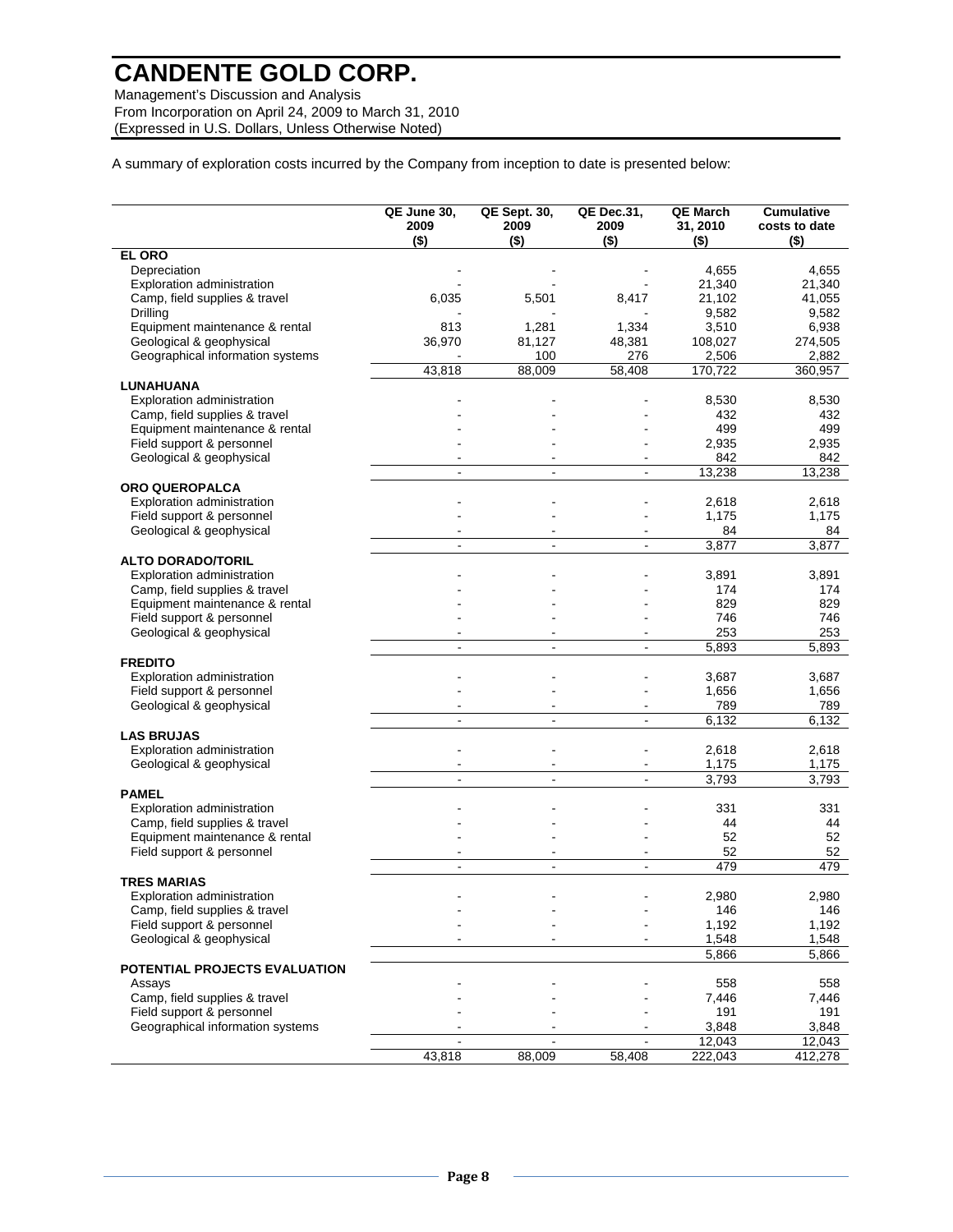Management's Discussion and Analysis From Incorporation on April 24, 2009 to March 31, 2010 (Expressed in U.S. Dollars, Unless Otherwise Noted)

## **SUMMARY OF QUARTERLY FINANCIAL RESULTS**

|                         | <b>QE March 31, 2010</b> |            | QE Dec. 31, 2009 |           | QE Sept. 30, 2009 |            | <b>QE June 30, 2009</b> |            |
|-------------------------|--------------------------|------------|------------------|-----------|-------------------|------------|-------------------------|------------|
| Total revenue           | \$                       |            | \$               |           | S                 |            |                         |            |
| Net loss                |                          | (752, 490) |                  | (170,070) |                   | (373, 859) |                         | (327, 124) |
| Basic<br>diluted<br>and |                          |            |                  |           |                   |            |                         |            |
| loss per share          |                          | (0.06)     |                  | (0.02)    |                   | (0.04)     |                         | (0.03)     |
|                         | QE March 31, 2009*       |            | QE Dec. 31, 2008 |           | QE Dec. 31, 2008  |            | QE Sept. 30, 2008       |            |
| Total revenue           | \$                       | N/A        | \$               | N/A       | \$                | N/A        | \$                      | N/A        |
| Net loss                |                          | N/A        |                  | N/A       |                   | N/A        |                         | N/A        |
| Basic<br>diluted<br>and |                          |            |                  |           |                   |            |                         |            |
| loss per share          |                          | N/A        |                  | N/A       |                   | N/A        |                         | N/A        |

\* The Company was incorporated on April 24, 2009 therefore there are no financial statements for quarters ending prior to that time

## **LIQUIDITY AND CAPITAL RESOURCES**

At March 31, 2010 the Company had cash and cash equivalents of \$6,944,999 and working capital of \$5,876,835.

The Company holds its cash in Guaranteed Investment Certificates ("GIC") issued by British Columbia Credit Unions. The GICs are insured on a no-limit basis by the Credit Union Deposit Insurance Corporation.

During the quarter ended December 31, 2009, the Company completed a private placement (the "Private Placement") for gross proceeds of \$8,508,378 (Cdn\$9,028,130) from the sale of units ("Units") consisting of one Company common share and one half-warrant ("Warrants). Pursuant to the Private Placement, the Company issued a total of 22,570,327 common shares and certificates representing 11,285,162 Warrants. Each full Warrant is exercisable at a price of Cdn\$0.60 per common share until January 4, 2012. The Warrants were valued by the Company at \$1,624,195. The Company also paid to agents assisting in the Private Placement a total of \$298,528 (Cdn\$313,186) in cash commissions and issued to the agents 735,345 warrants ("Agents' Warrants"). The cash commissions and Agents' Warrants equal 6.5% of the aggregate number of Units sold by the agents pursuant to the Private Placement. Each of the Agents' Warrants is exercisable for a period of 24 months to purchase one additional common share of the Company at a price of Cdn\$0.60 per share. The Agents' Warrants issued as finders' fees were valued by the Company at \$105,834.

The Company is using existing cash to fund acquisitions, exploration activities and general and administrative expenses. Given that it currently does not have a source of revenue, the Company's ability to continue as a going concern remains contingent on its ability to obtain additional financing in future periods.

The Company is sharing with Candente Copper some of its general and administrative overhead.

As of March 31, 2010 the Company had accounts payable and accrued liabilities of \$206,828, of which \$66,722 is an account payable to Candente Copper in connection with cost-sharing of certain administrative expenses for the period January to March 2010.

The Company also has outstanding a promissory note of \$1,275,510 (Cdn\$1,300,000) to Canaco which is payable on demand. The repayment terms of the note are Cdn\$350,000 by June 30, 2010 and Cdn\$950,000 by April 30, 2011.

### Operating Activities

Cash used in operations during fiscal 2010, including the changes in non-cash working capital items, was \$1,099,445.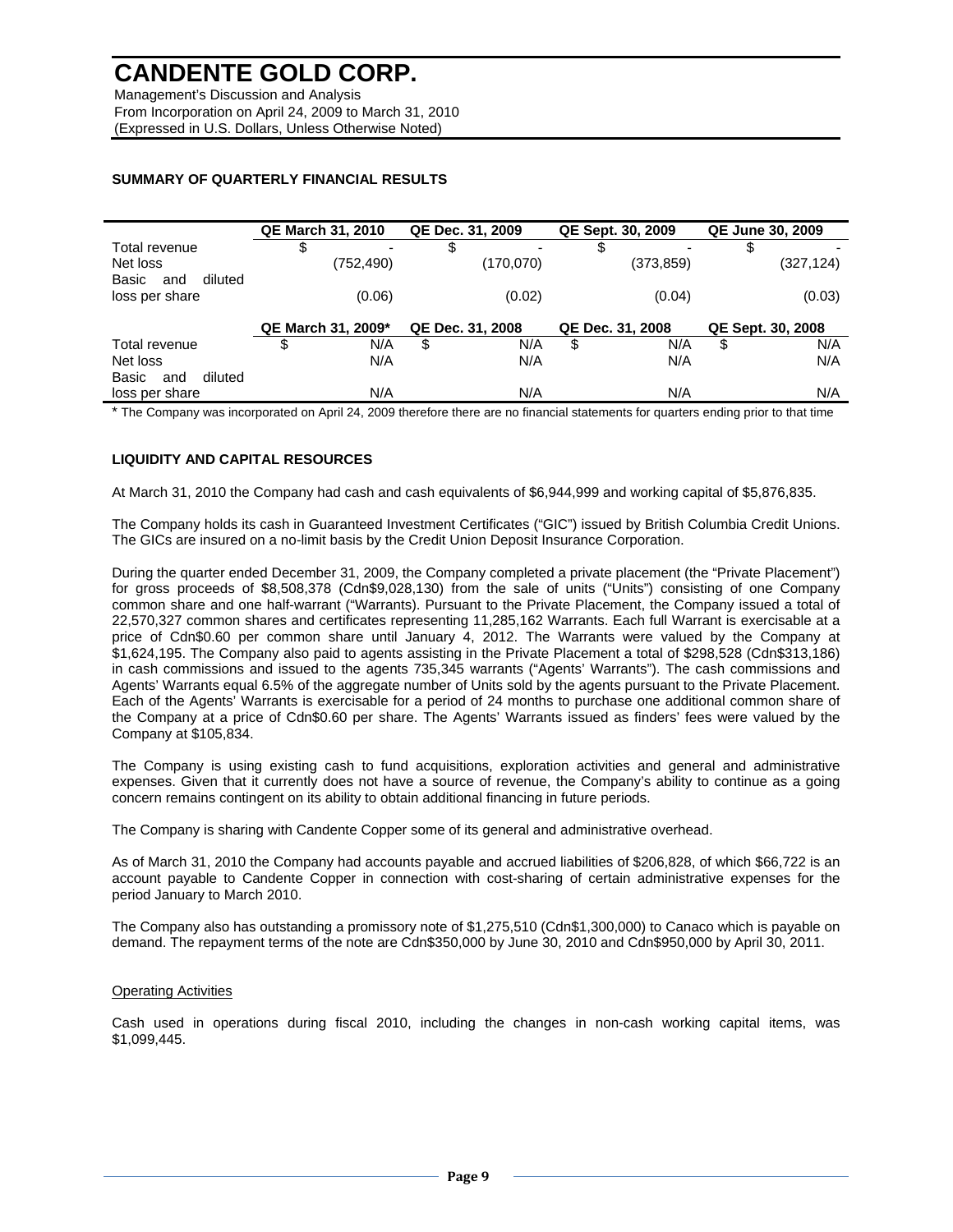Management's Discussion and Analysis From Incorporation on April 24, 2009 to March 31, 2010 (Expressed in U.S. Dollars, Unless Otherwise Noted)

## Financing Activities

During fiscal 2010, cash generated from financing activities was \$8,036,466. The Company received cash proceeds net of issue costs of \$8,032,555 from the private placement described in the preceding paragraphs and \$3,911 from the exercise of stock options.

### Investing Activities

The Company received cash of \$22,247 in connection with the transfer of El Oro in fiscal 2010, purchased plant and equipment of \$9,707 and paid VAT tax credits in Peru of \$4,562. VAT tax credits in Peru will be recoverable in the long-term by the Company when they are applied as credits against VAT payable from sales generated by the Company.

## **SUMMARY OF CONTRACTUAL OBLIGATIONS**

The Company has commitments relating to the lease of premises in Mexico. The future minimum lease payments by calendar year are approximately as follows:

|                   | Total  | Less than 1<br>vear |        | 1 to 3 years             | 4 to 5 years             | More than 5<br>vears     |
|-------------------|--------|---------------------|--------|--------------------------|--------------------------|--------------------------|
| Lease of premises | 35.301 |                     | 35.301 | $\overline{\phantom{0}}$ | $\overline{\phantom{a}}$ | $\overline{\phantom{0}}$ |

## **TRANSACTIONS WITH RELATED PARTIES**

During the period ended March 31, 2010, a total of \$201,085 for geological consulting services rendered was paid or accrued to officers or directors or to private companies associated with directors and officers of the Company. These amounts are included as a component of exploration costs.

During the period ended March 31, 2010, a total of \$94,619 was paid as salaries to various officers of the Company and \$47,535 was paid or accrued to private companies associated with officers and directors of the Company for management services rendered. These amounts are included in general and administrative expenses.

Included in accounts receivable at March 31, 2010 is \$10,842 owed to the Company by certain officers for expense advances. Included in accounts payable and accrued liabilities at March 31, 2010 is \$41,869 owed by the Company to certain officers and directors of the Company for services rendered, reimbursement of expenses and directors' fees.

The above transactions have been recorded at the exchange amounts agreed to by the related parties. Amounts due to related parties are considered by the Company to be accounts payable and are unsecured and non-interest bearing.

At March 31, 2010, a director and officer of the Company served as a director and officer of Candente Copper and three of the Company's officers served as officers of Candente Copper. During the period ended March 31, 2010, the Company and Candente Copper shared certain office and administrative expenses and Candente Copper made certain payments on behalf of the Company. As of March 31, 2010, a total of \$66,722 was due from the Company to Candente Copper for reimbursement of shared general and administrative expenses.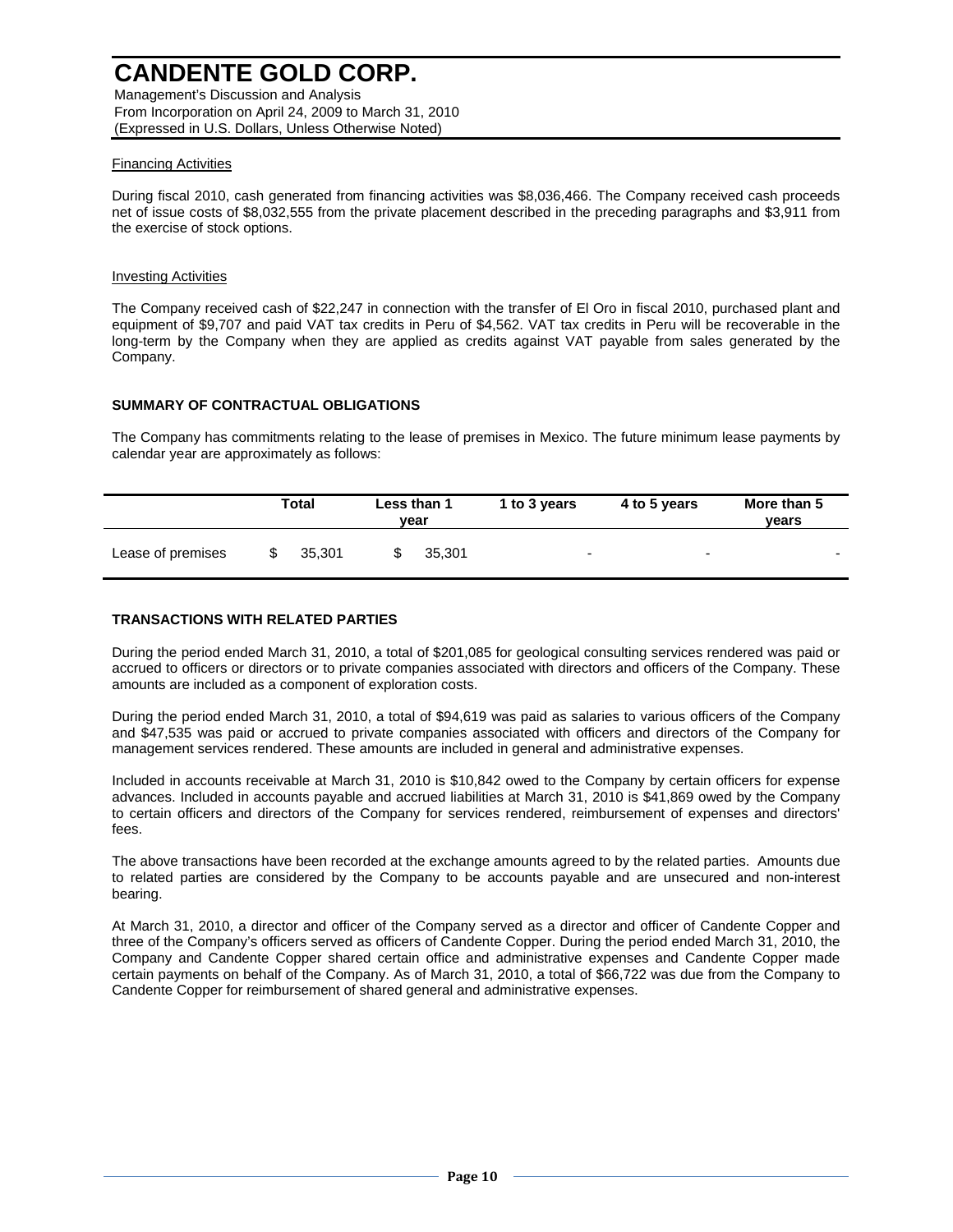Management's Discussion and Analysis From Incorporation on April 24, 2009 to March 31, 2010 (Expressed in U.S. Dollars, Unless Otherwise Noted)

## **FOURTH QUARTER**

In the quarter ended March 31, 2010 ("Q4-2010") the Company posted a loss of \$752,490, or \$0.02 per share. The main expense during the quarter was stock-based compensation of \$404,244. Other important general and administrative expenses included \$106,072 for regulatory and filing fees, including TSX listing fees and \$53,167 for salaries and benefits. The most significant exploration costs were \$111,543 in geological and geophysical fees and \$45,995 in exploration administration costs.

A summary of expenses incurred on a quarterly basis in fiscal 2010 is presented below:

|                                            | Q1-2010<br>\$ | Q2-2010<br>\$ | Q3-2010<br>\$     | Q4-2010<br>\$ | <b>FISCAL</b><br>2010 |
|--------------------------------------------|---------------|---------------|-------------------|---------------|-----------------------|
| <b>GENERAL AND ADMINISTRATIVE</b>          |               |               |                   |               |                       |
|                                            |               |               |                   |               |                       |
| Depreciation                               | 846           | 1,270         | 1,269             | (1, 264)      | 2,121                 |
| Audit & tax advisory                       |               | 17,636        | 405               | 25,456        | 43,497                |
| Bank charges & interest                    | 132           | 558           | 384               | 982           | 2,056                 |
| Consulting                                 |               |               | 6.765             | 103           | 6,868                 |
| Corporate development                      |               | 23.502        | 47.610            | 15,787        | 86,899                |
| Legal                                      | 140,953       | 6,975         | (34, 414)         | 35,463        | 148,977               |
| office<br>Management<br>salaries<br>&<br>& | 18,833        | 26,244        | 52,028            | 53,167        | 150,272               |
| benefits                                   |               |               |                   |               |                       |
| Office, rent & miscellaneous               | 12,913        | 18,049        | 18,712            | 29,996        | 76,670                |
| Travel & accommodations                    |               | 29,153        | 12,548            | 13,417        | 55,118                |
| Regulatory & filing fees                   |               |               | 580               | 106,072       | 106,652               |
| Shareholder communications                 | 7,055         | 638           | 5,763             | 17,599        | 31,055                |
| Stock-based compensation                   |               |               |                   | 402,244       | 404,244               |
| Interest & other income                    |               |               |                   | (12,005)      | (12,005)              |
| Loss (gain) on foreign exchange            | 102,574       | 161,825       | $12 \overline{ }$ | (155,570)     | 108,841               |
|                                            | 283,306       | 285,850       | 111,662           | 530,447       | 1,211,265             |
| <b>EXPLORATION</b>                         |               |               |                   |               |                       |
| Depreciation                               |               |               |                   | 4,655         | 4,655                 |
| Assays                                     |               |               |                   | 559           | 559                   |
| Exploration administration                 |               |               |                   | 45,995        | 45,995                |
| Camp, field supplies & travel              | 6,035         | 5,502         | 8,416             | 29,343        | 49,296                |
| Drilling                                   |               |               |                   | 9,582         | 9,582                 |
| Equipment maintenance & rental             | 813           | 1,281         | 1,334             | 4,889         | 8,317                 |
| Field support & personnel                  |               |               |                   | 9,123         | 9,123                 |
| Geological & geophysical                   | 36,970        | 81,127        | 48,381            | 111,543       | 278,021               |
| Geographical information systems           |               | 99            | 277               | 2,506         | 2,882                 |
| Other                                      |               |               |                   | 3,848         | 3,848                 |
|                                            | 43,818        | 88,009        | 58,408            | 222,043       | 412,278               |
| Net loss                                   | 327,124       | 373,859       | 170,070           | 752,490       | 1,623,543             |

### **SUBSEQUENT EVENTS**

On May 28, 2010 the Company issued 250,000 common shares to Luismin in connection with the 2006 Agreement, as amended, and as referred to earlier in this MD&A.

## **CRITICAL ACCOUNTING ESTIMATES**

The Company's significant accounting policies are summarized in Note 2 of its Audited Consolidated Financial Statements. The preparation of the Company's financial statements in conformity with generally accepted accounting principles in Canada requires management to make judgments with respect to certain estimates and assumptions. These estimates and assumptions, based on management's best judgment, affect the reported amounts of certain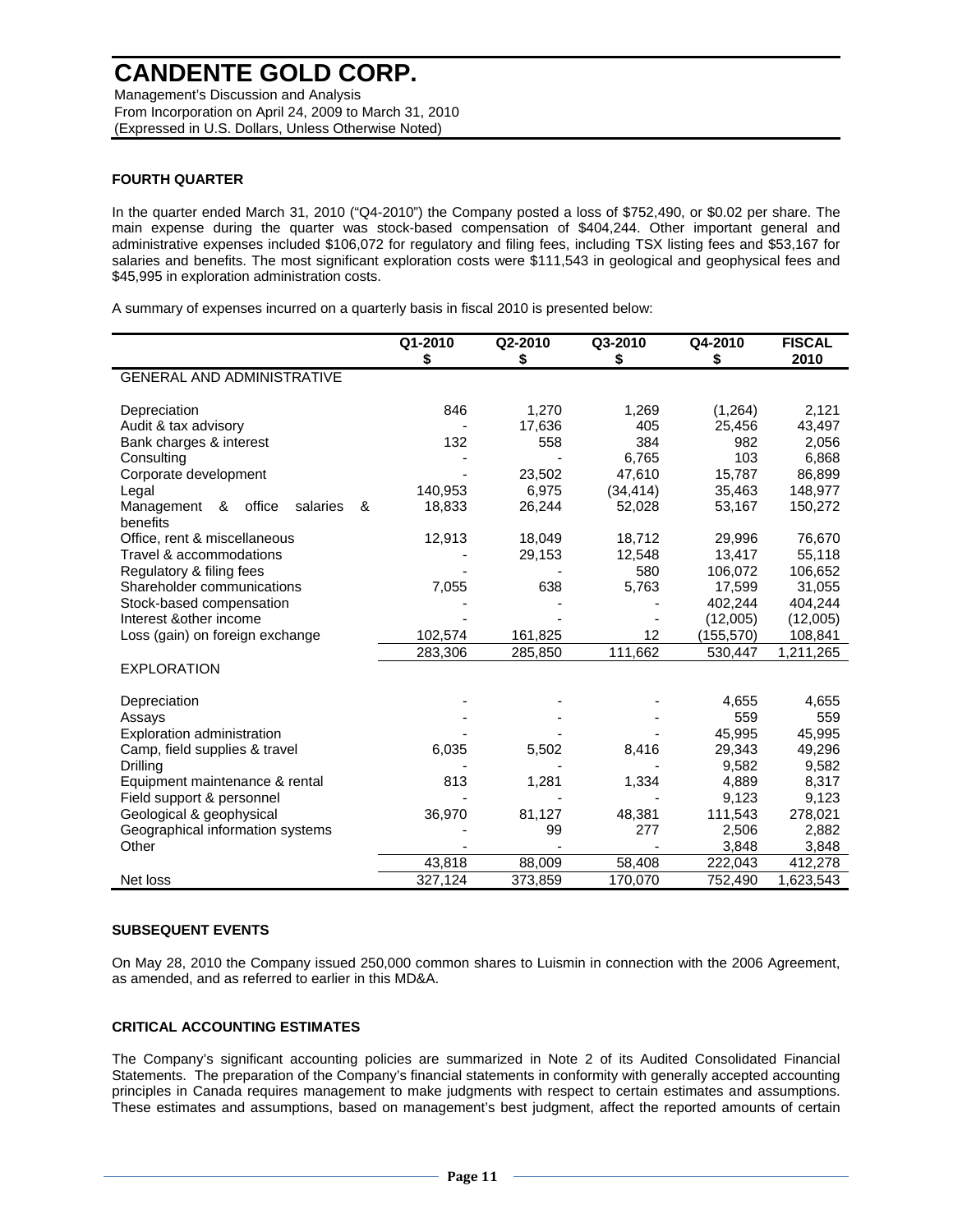Management's Discussion and Analysis From Incorporation on April 24, 2009 to March 31, 2010 (Expressed in U.S. Dollars, Unless Otherwise Noted)

assets and liabilities, including disclosure of contingent liabilities. On an ongoing basis, management re-evaluates its estimates and assumptions. Actual amounts, however, could differ significantly from those based on such estimates and assumptions.

Significant areas critical in understanding the judgments that are involved in the preparation of the Financial Statements and the uncertainties inherent within them include the determination of impairment of long-lived assets, asset retirement obligations and stock-based compensation.

### *Impairment of Long-Lived Assets*

CICA Handbook Section 3063: "Impairment of Long-Lived Assets" ("Section 3063") established standards for the recognition, measurement and disclosure of impairment of long-lived assets. Long-lived assets are impaired whenever events or changes in circumstances indicate that the related carrying amounts may not be recoverable in which case an impairment loss is recognized and charged to operations.

The Company's long-lived assets consist of equipment and mineral properties. Equipment is recorded at cost and amortized on a straight line basis at the following rates: 3 and 3.34 years (Mexico) for computer equipment; and 4 years for vehicles. Acquisition costs relating to mineral properties are capitalized at cost, less recoveries in the preproduction stage, until such time these properties are put into commercial production, sold or abandoned. Upon commencement of production, capitalized mineral property acquisition costs will be charged to the results of operations over the estimated life of the mine in accordance with the unit-of-production method.

At the end of each accounting period, the Company reviews the carrying value of its long-lived assets based on a number of factors. For capitalized mineral property costs, these factors include analysis of exploration results, permitting considerations and current economics. Should the Company determine that an impairment has occurred, the Company would write-down the recorded value of the long-lived asset to the results of operations.

### *Stock-Based Compensation*

CICA Handbook Section 3870: Stock-Based Compensation and Other Stock-Based Payments ("Section 3870") established standards for the recognition, measurement and disclosure of stock-based compensation and other stock-based payments made in exchange for goods and services. Section 3870 requires a fair value-based method of accounting for stock options granted to employees, including directors, and to non-employees.

The fair value of each option granted is estimated on the date of grant using the Black-Scholes option pricing model. This model requires the calculation of certain variables, including the volatility of the Company's stock price, requiring various estimates and assumptions be made by management. Actual results may be significantly different from those calculated using this model.

## **CHANGES IN ACCOUNTING POLICIES, INCLUDING INITIAL ADOPTION**

### *Accounting Changes*

Effective April 24, 2009 the Company adopted the following new accounting standards:

### *Goodwill and intangible assets*

In February 2008, the CICA issued Handbook section 3064 "Goodwill and intangible assets" which is required to be adopted for fiscal year-ends beginning on or after October 1, 2008. It establishes standards for the recognition, measurement, presentation and disclosure of Goodwill subsequent to its initial recognition and of intangible assets by profit orientated enterprises. The adoption of this new section did not have any material impact on the Company's financial statements.

### *Credit Risk and Fair Value of Financial Assets and Liabilities*

In January 2009, the CICA issued Emerging Issues Committee Abstracts ("EIC") 173, "Credit Risk and the Fair Value of Financial Assets and Financial Liabilities." This EIC provides guidance on how to take into account credit risk of an entity and counterparty when determining the fair value of financial assets and financial liabilities, including derivative instruments. Adoption of this EIC did not have a significant effect on the financial statements.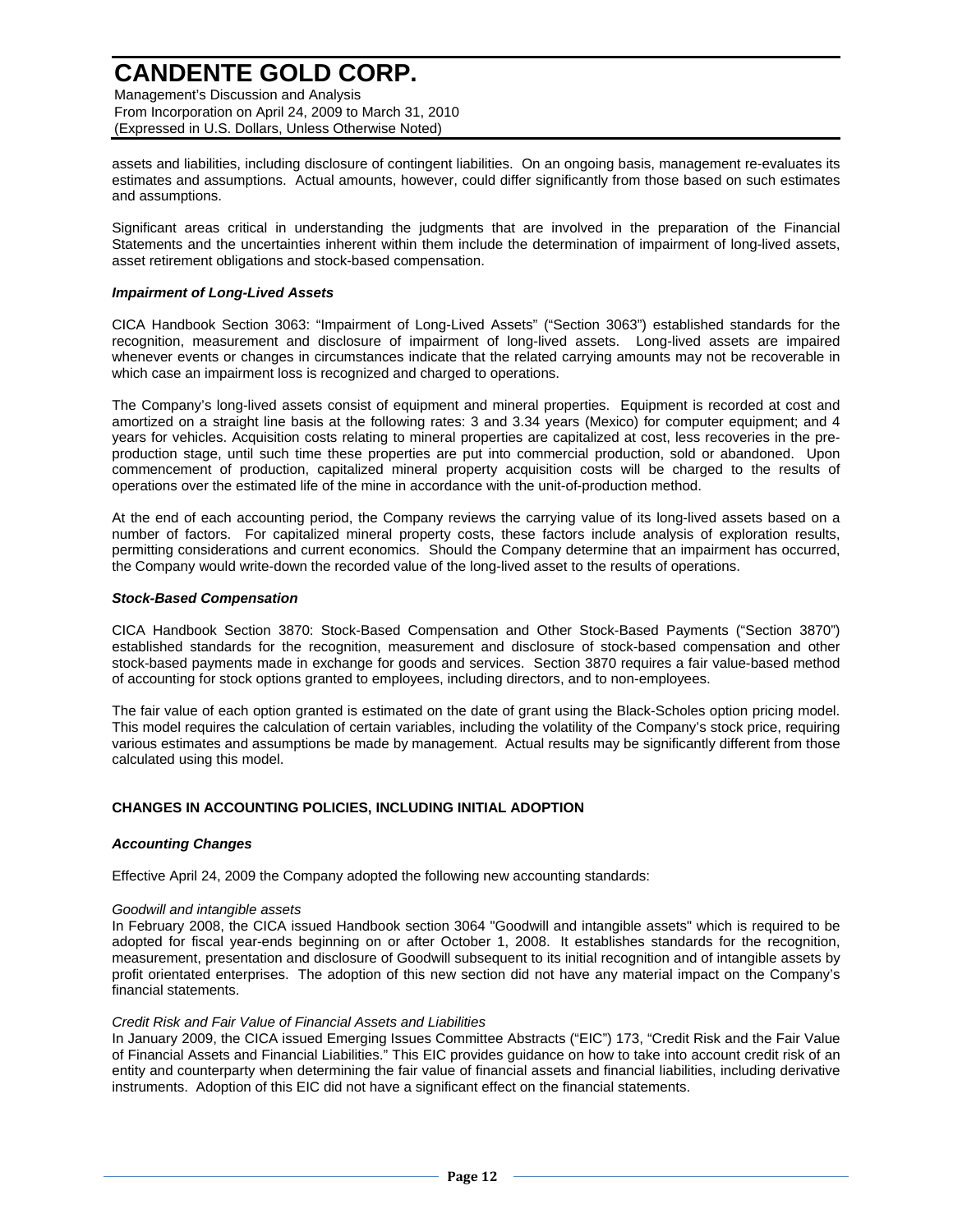Management's Discussion and Analysis From Incorporation on April 24, 2009 to March 31, 2010 (Expressed in U.S. Dollars, Unless Otherwise Noted)

### *Financial Instruments - Disclosures*

The CICA amended Section 3862, "Financial Instruments – Disclosures," in 2009 to include additional disclosure requirements about fair value measurements of financial instruments and to enhance liquidity risk disclosures. Adoption of this standard did not have a significant effect on the financial statements.

#### *Accounting Pronouncements*

#### *Business combination, Consolidated Financial Statements and Non-controlling interest*

For interim and annual financial statements relating to its fiscal year commencing on or after January 1, 2011, the Company will be required to adopt new CICA Section 1582 "Business Combinations", Section 1601 "Consolidated Financial Statements" and Section 1602 "Non-Controlling Interests". Section 1582 replaces existing Section 1581 "Business Combinations", and Sections 1601 and 1602 together replace Section 1600 "Consolidated Financial Statements." The adoption of Sections 1582 and collectively, 1601 and 1602 provides the Canadian equivalent to IFRS 3 "Business Combinations" and International Accounting Standard IAS 27 "Consolidated and Separate Financial Statements" respectively. The impact of adopting these new standards has not yet been assessed and cannot reasonably be estimated at this time.

### **INTERNATIONAL FINANCIAL REPORTING STANDARDS ("IFRS") IMPLEMENTATION PLAN**

In February 2008, the Accounting Standards Board ("AcSB") approved a strategic plan which requires public companies to converge with IFRS for fiscal periods beginning on or after January 1, 2011. The Company will therefore be required to have comparative financial information prepared under IFRS as of April 1, 2010.

The Company has initiated its IFRS convergence project and has set the following timing objectives: to be in a position to convert its March 31, 2010 Canadian GAAP Balance Sheet to IFRS in Q2-2011, to produce financial statements under Canadian GAAP and IFRS in fiscal 2011 in order for the Company to disclose to users of its financial statements the quantitative differences arising in 2011 under both frameworks, and to produce IFRS financial statements as of April 1, 2011.

In order to meet these objectives the Company's CFO has attended IFRS courses and in-house training sessions in 2009 and 2010. Peruvian and Mexican accountants are also familiar with IFRS.

The Company believes that the adoption of IFRS will not have a major effect on its overall operations except for the fact that the conversion effort may require additional resources (external) to assist with the documentation process and on an ongoing basis, disclosure requirements will increase substantially. The Company will be able to continue using its current information technology platforms in Canada, Mexico and Peru.

The Company has identified key areas affected by the conversion to IFRS: functional currency, impairment analysis, related party transactions and measurement of stock-based compensation.

The changes to functional currency are in respect to the fact that the functional currency of the parent company will be the Canadian dollar and not the U.S. dollar; subsidiaries in Mexico and Peru will need to determine and document their own functional currencies and the Company's presentation currency will continue to be the U.S. dollar. The translation of the financial statements of each company in the group to U.S. dollars under IFRS will be as follows: All assets and liabilities will be translated at closing rates (as opposed to the translation under Canadian GAAP where non-monetary assets and liabilities are translated at historical rates) and income and expenses will be translated at average rates (as they are under Canadian GAAP), with all resulting exchange differences recognized as a separate component of equity (as opposed to including translation gains or losses in income as occurs under Canadian GAAP). Equity will be translated at the Company's choice of historical or current rate (under Canadian GAAP, historical rates are used). The choice of policy for translation of equity items will need to be applied consistently and has not yet been determined by the Company. However, it should be noted that if the historical rate is chosen, resulting exchange differences will be recognized in a separate component of equity, so the policy choice has no impact on total equity.

Impairment requirements under IFRS are stronger than under Canadian GAAP. Annual impairment testing will be required in respect of the Company's mineral properties.

Under IFRS there are no special recognition or measurement requirements for related party transactions. Under Canadian GAAP, related party transactions are subject to special recognition or measurement requirements, as was the case with the transfer of properties from Candente Copper to Candente Gold (transferred at their carrying value). The transfer of properties will need to be re-measured under IFRS.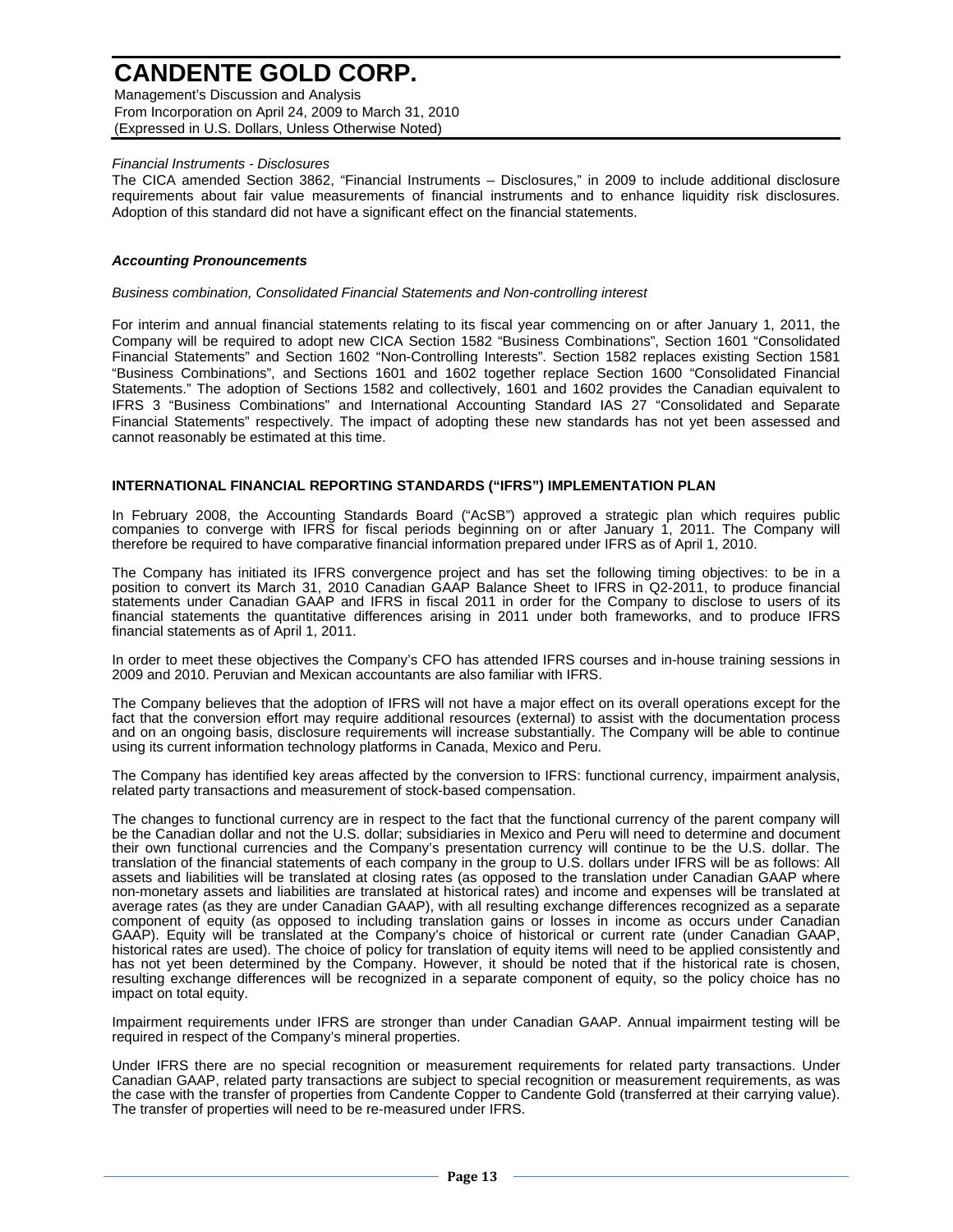Management's Discussion and Analysis From Incorporation on April 24, 2009 to March 31, 2010 (Expressed in U.S. Dollars, Unless Otherwise Noted)

The Company has considered the potential effect of share based payments under IFRS and has concluded that there will be no material impact on its financial statements on adoption of IFRS, as these payments are normally restricted to stock options granted by the Company which all vest within the year granted. Under IFRS, the concept of "graded vesting" frontloads the stock based compensation expense for options granted such that the expense is higher in initial quarters and reduces as options vest, as opposed to "straight line vesting" under Canadian GAAP. However, the effect on annual results is the same under IFRS and Canadian GAAP provided options vest in full within the year granted. The calculation of the underlying fair value under both IFRS and Canadian GAAP is the same and the changes are only with respect to the timing of the allocation of the resulting cost as options vest.

### **DISCLOSURE CONTROLS AND PROCEDURES**

Disclosure controls and procedures are designed to provide reasonable assurance that material information is gathered and reported to senior management as is appropriate to permit timely decisions regarding public disclosure.

The Company engaged legal counsel to formalize its disclosure controls and procedures. Based on those recommendations, a corporate disclosure policy was presented to the Company's board and formally adopted on June 25, 2010. The disclosure policy includes the setting up of a Disclosure Policy Committee that consists of the Company's CEO, Vice-President and Corporate Secretary.

The disclosure policy and committee have been in place since the adoption date. Management is reasonably confident that material information relating to the Company, including its consolidated subsidiaries, is being made known to senior management in a timely manner, and that the Company's disclosure controls and procedures are effective not only with respect to the Company's annual filing requirements but on an ongoing basis.

### **INTERNAL CONTROLS OVER FINANCIAL REPORTING ("ICFR")**

Management is also responsible for designing, establishing and maintaining a system of ICFR to provide reasonable assurance that the financial information prepared by the Company for external purposes is reliable and has been recorded, processed and reported in an accurate and timely manner in accordance with generally accepted accounting principles.

The Chief Executive Officer and the Chief Financial Officer have evaluated the effectiveness of the Company's design and operating effectiveness of the Company's internal control over financial reporting as of March 31, 2010.

Management has concluded that, as March 31, 2010, the Company's ICFR was not effective due to the existence of material weaknesses, including the requirement to accommodate for reduced staff levels in Canada, the requirement to test effectiveness of ICFR under a design that is appropriate to the Company's size and operations and lack of adequate segregation of duties in the financial close process in Canada. The Company believes however, that adequate segregation of duties exists in Peru and Mexico with respect to domestic accounting in those countries and with respect to subsidiary reporting to head office, as financial statements produced by the Company's accountants both in Peru and Mexico are subject to a review process by the Company's Chief Financial Officer. As of March 31, 2010, the Company's Chief Financial Officer is responsible for preparing, authorizing and reviewing information that is key to the preparation of financial reports. She is also responsible for preparing and reviewing the resulting financial reports. This weakness has the potential to result in material misstatements in the Company's financial statements and should be considered a material weakness of the Company's system of ICFR.

Management has concluded, and the audit committee has agreed that, taking into account the present stage of the Company's development, the Company does not have sufficient size and scale to warrant the hiring of additional staff to correct the weakness at this time. Management is in the process of designing ICFR to accommodate for the Company's current level of operations; the Company will also need to test the effectiveness of ICFR.

### **RISKS AND UNCERTAINTIES**

The Company is subject to a number of significant risks due to the nature and the present stage of its business and the effect of worldwide economic conditions. Exploration of mineral properties involves a high degree of financial risk. While discovery of an ore body may result in substantial rewards, few exploration properties are ultimately developed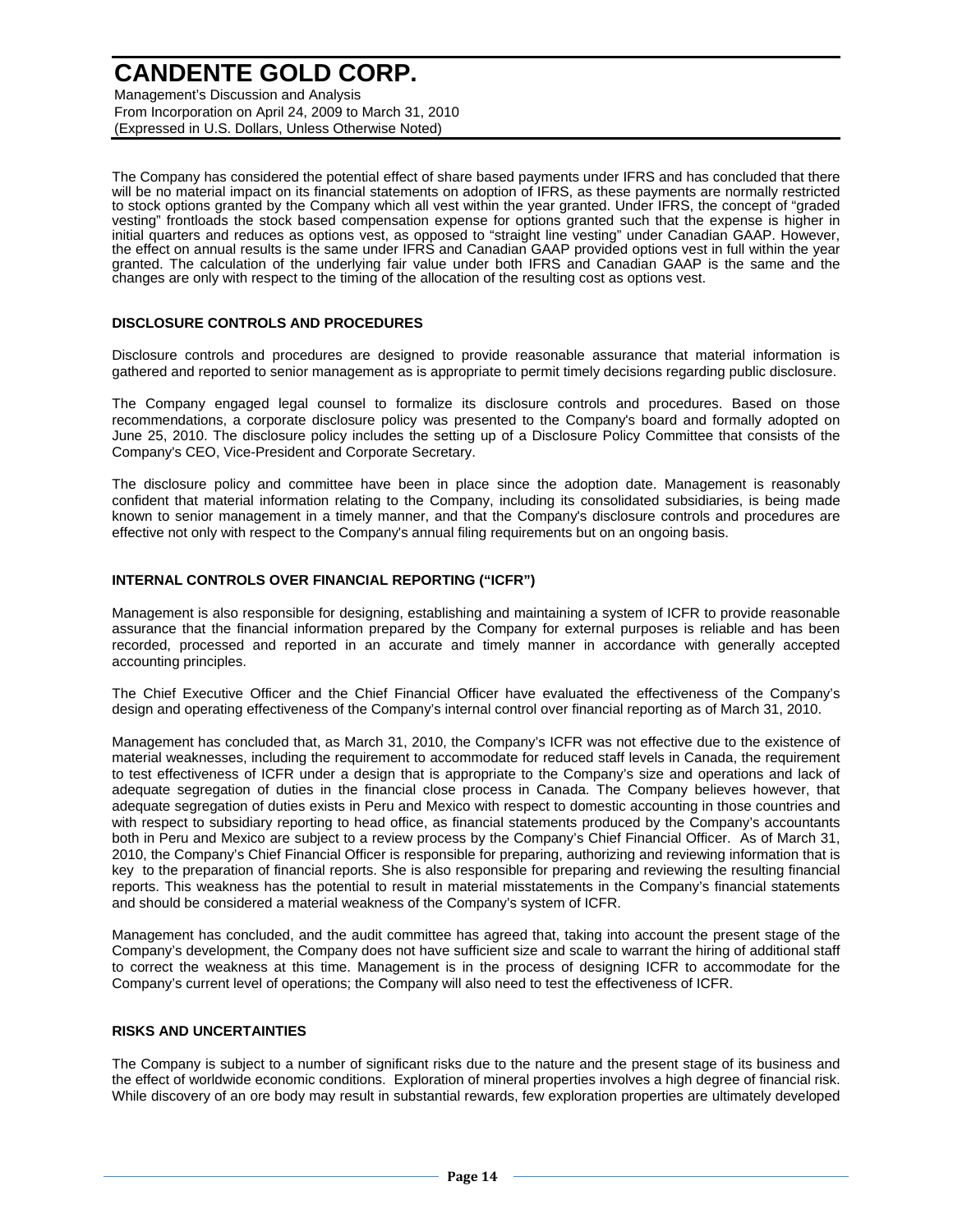Management's Discussion and Analysis From Incorporation on April 24, 2009 to March 31, 2010 (Expressed in U.S. Dollars, Unless Otherwise Noted)

into producing mines. Major expenditures may be required to establish reserves by drilling, constructing mining and process facilities, developing metallurgical processes and extracting base and precious-metals from ore. It is impossible to ensure that the current exploration programs of the Company will result in profitable commercial mining operations.

Risk factors that should be taken into account in assessing the Company's activities and any investment in the Company include, but are not limited to, those listed below. Any one or more of these risk factors could have a material impact on the financial condition of the Company. This information, by its nature, is not all-inclusive and risk factors that have not been listed could have a material impact on the future financial condition of the Company.

## *Economic conditions may prevent the Company from obtaining the capital required to continue operations*

The Company's ability to continue operations is contingent on its ability to obtain additional financing. Equity market conditions, funding environments and the price of the Company's common shares may make it dilutive and difficult to raise funds by the sale of the Company's shares. An investment in the shares of a junior resource company is considered to be a high-risk investment. While the Company currently has the necessary cash resources to fund operations and exploration work at its properties for a period of at least one year, there is no assurance that financing will be available to the Company in future periods.

#### . *Limited Operating History*

The Company has limited operating history. The Company is exploring its mineral properties for precious metals. The Company currently does not generate any revenues from production. Its success will depend largely upon its ability to locate commercially productive mineral reserves. As a result of these factors, it is difficult to evaluate the Company's prospects, and its future success is more uncertain than if it had a longer history of operations.

## *History of Losses*

The Company incurred net losses of \$1,623,543 in the period ended March 31, 2010 and is expected to continue to generate losses while it continues to be a development-stage company. The Company anticipates significant expenditures for its mineral exploration programs. Since most exploration projects do not result in the discovery of commercially productive mineral reserves and are ultimately expensed in full, the Company expects to report net losses at least into the foreseeable future.

The long-term profitability of the Company's operations will be in part directly related to the success of its exploration programs, which are affected by numerous factors including the cost of such programs, the amount of mineral reserves discovered and fluctuations in the price of any minerals produced.

### *No History of Dividends*

Since incorporation, the Company has not paid any cash or other dividends on its common stock and does not expect to pay such dividends in the foreseeable future, as all available funds will be invested primarily to finance its mineral exploration programs. The Company will need to achieve profitability prior to any dividends being declared.

## *Dilution*

The Company does not generate any revenues from production and does not have sufficient financial resources to undertake by itself all of its planned exploration programs. The Company has limited financial resources and has financed its operations primarily through the sale of securities such as common shares. The Company will need to continue its reliance on the sale of such securities for future financing, resulting in dilution to the Company's existing shareholders. The amount of additional funds required will depend largely on the success of the Company's exploration programs.

Further exploration programs will depend on the Company's ability to obtain additional financing which may not be available under favorable terms, if at all. If adequate financing is not available, the Company may not be able to commence or continue with its exploration programs or to meet minimum expenditure requirements to prevent the full or partial loss of its mineral properties. Also, failure to meet the Company's share of costs incurred under joint venture arrangements to which it is a party may result in a reduction of its interests in mineral properties. Furthermore, if other parties to such agreements do not meet their share of such costs, the Company may be unable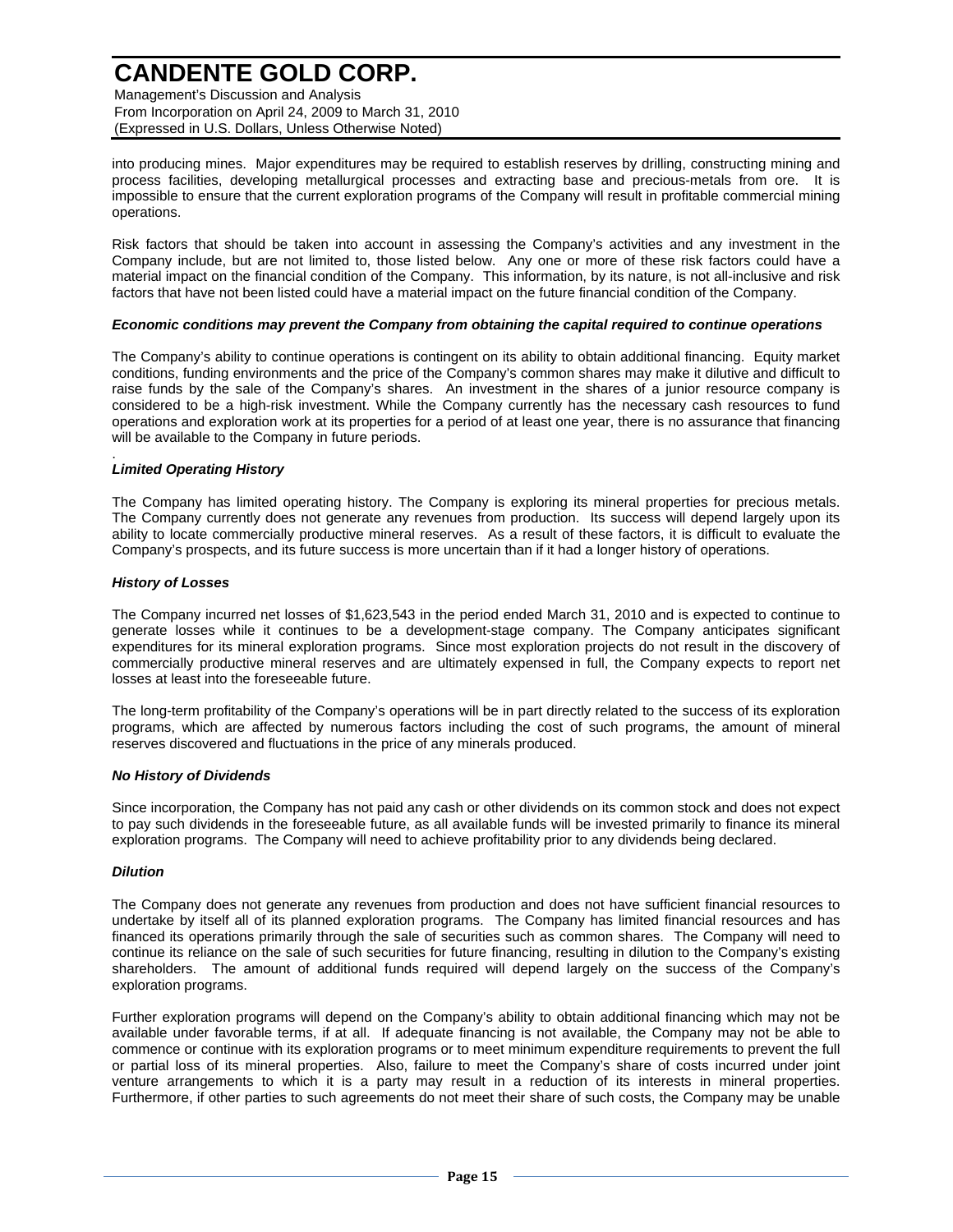Management's Discussion and Analysis From Incorporation on April 24, 2009 to March 31, 2010 (Expressed in U.S. Dollars, Unless Otherwise Noted)

to finance the cost required to complete the recommended programs.

### *No Known Mineral Reserves*

All of the Company's mineral properties are in the exploration stage and are without known mineral reserves. Although the Company may discover mineral reserves through its exploration programs, commercial production may not be warranted due to insufficient quantities. Development of any of the Company's properties will only follow upon obtaining satisfactory exploration results. However, few mineral properties that are explored are ultimately developed into producing mines.

In the event a commercially productive mineral reserve is discovered, substantial expenditures are required to develop mineral reserves for production through drilling, development of metallurgical processes for extraction and to develop the mining and processing facilities and infrastructure at the production site. The marketability of any minerals discovered may be affected by numerous factors which are beyond the Company's control and which cannot be predicted, such as market fluctuations, the proximity and capacity of milling facilities, mineral markets and processing equipment, and such other factors as government regulations, including regulations relating to royalties, allowable production, importing and exporting of minerals, and environmental protection. Depending on the price of minerals produced, the Company may determine that it is impractical to commence or continue commercial production.

## *Title to Mineral Properties*

The Company believes it has diligently investigated title to all of its mineral properties and, to the best of its knowledge, title to all properties are in good standing. However, the properties may be subject to prior unregistered agreements or transfers, which may affect the validity of the Company's ownership of such properties.

Although the Company has exercised the usual due diligence with respect to title to properties in which it has a material interest, title to such properties may be challenged or impugned in the future. The boundaries of the Company's mineral properties have not been surveyed and, therefore, the precise location and area of these mining properties may be in doubt. The Company makes a search of mining records in accordance with mining industry practices to confirm that it has acquired satisfactory title to its properties but does not obtain title insurance with respect to such properties. The possibility exists that title to one or more of its properties, particularly title to undeveloped properties, might be defective because of errors or omissions in the chain of title, including defects in conveyances and defects in locating or maintaining such claims. Should any defect in title be discovered by or disclosed to the Company, all reasonable steps would be taken to perfect title to the particular claims in question. The Company is not aware of any material defect in the title to its mineral properties.

A claim on any of the Company's mineral properties, especially if commercially productive mineral reserves have been located, could adversely affect the Company's long-term profitability as it may preclude entirely the economic development of a mineral property. Also, such a claim would affect the Company's current operations due to the high costs of defending against such claims and its impact on senior management's time.

### *Key Personnel*

The Company is dependent on a relatively small number of key personnel, the loss of any of whom could have an adverse effect on the operations of the Company. The Company's success is dependent to a great degree on its ability to attract and retain qualified management personnel. The loss of such key personnel, through incapacity or otherwise, would require the Company to seek and retain other qualified personnel and could compromise the pace and success of its exploration activities. The Company does not maintain key person insurance in the event of a loss of any such key personnel. Also, certain management personnel of the Company are officers and/or directors of other publicly-traded companies and will only devote part of their time to the Company.

Additionally, the Company has relied on and is expected to continue relying upon consultants and others for exploration expertise. In the event a commercial ore deposit is discovered on any of the Company's properties, the Company will likely require the expertise of such consultants and others for the development and operation of a producing mine.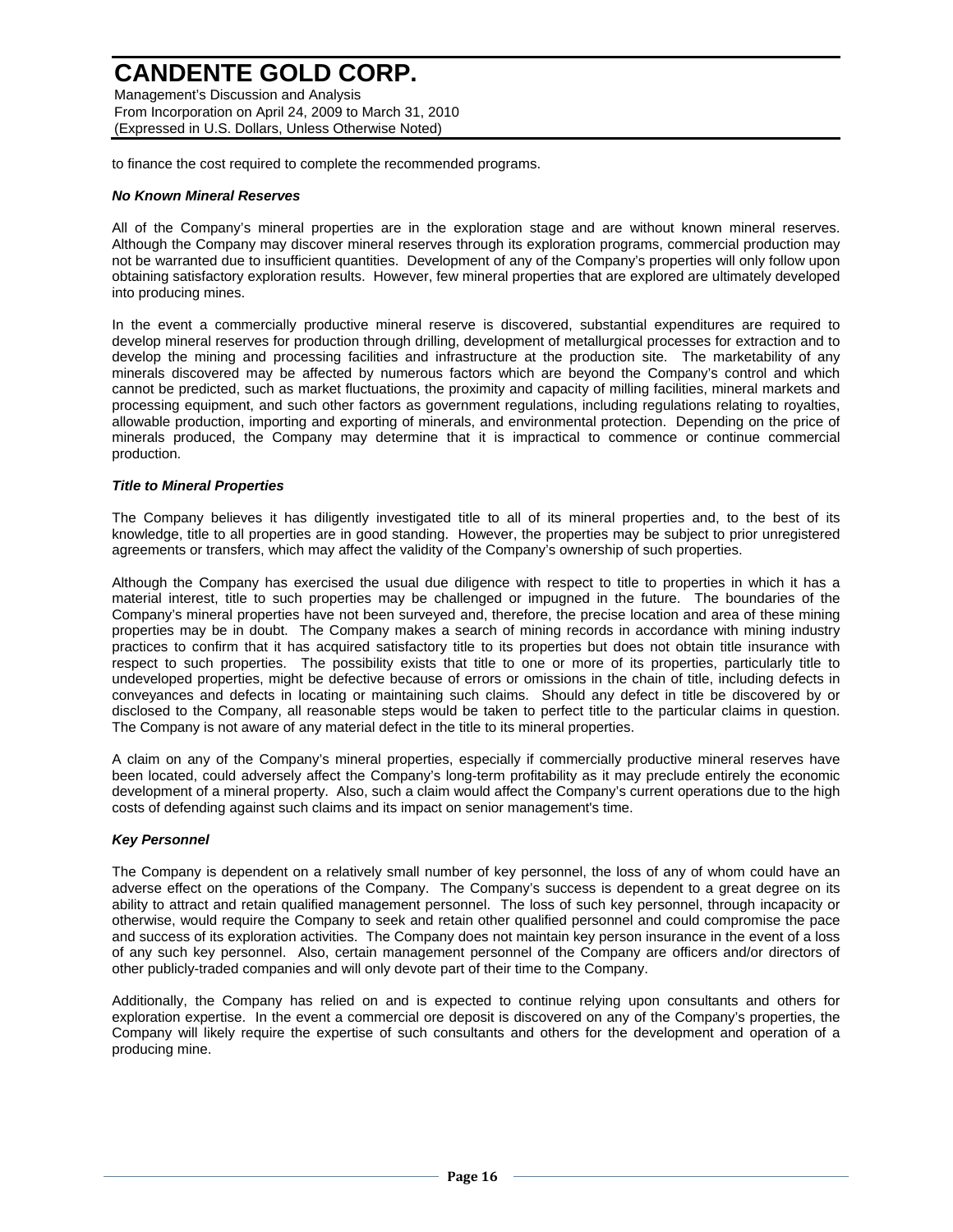Management's Discussion and Analysis From Incorporation on April 24, 2009 to March 31, 2010 (Expressed in U.S. Dollars, Unless Otherwise Noted)

## *Competition*

The resource industry is intensively competitive in all of its phases, and the Company competes with many companies possessing much greater financial and technical research resources. Competition is particularly intense with respect to the acquisition of desirable undeveloped base-metal and precious-metal properties. The principal competitive factors in the acquisition of such undeveloped properties include the staff and data necessary to identify, investigate and purchase such properties, and the financial resources necessary to acquire and develop such properties. Competition could adversely affect the Company's ability to acquire suitable prospects for exploration in the future.

## *Industry Operating Hazards and Risks*

Mineral exploration involves many risks, including location of commercially productive mineral reserves, which may not occur even with a combination of experience, knowledge and careful evaluation. The operations in which the Company has a direct or indirect interest will be subject to all the hazards and risks normally incidental to resource companies, any of which could result in work stoppages and damage to persons or property or the environment and possible legal liability for any and all damage. Fires, power outages, labour disruptions, flooding, explosions, caveins, landslides and the inability to obtain suitable or adequate machinery, equipment or labour are some of the industry operating risks involved in the operation of mines and the conduct of exploration programs. Other risks include injury or loss of life, severe damage to or destruction of property, clean-up responsibilities, regulatory investigation and penalties and suspension of operations. The occurrence of any of these operating risks and hazards may have an adverse effect on the Company's financial condition and operations.

Although the Company will, when appropriate, secure liability insurance in an amount which it considers adequate, the nature of these risks is such that liabilities might exceed policy limits, the liability and hazards might not be insurable, or the Company might elect not to insure itself against such liabilities due to high premium costs or other reasons, in which event the Company could incur significant costs that may have a material adverse effect upon its financial condition and operations.

### *Government Regulations and Political Climate*

Mineral exploration on the Company's properties are affected to varying degrees by: (i) government regulations relating to such matters as environmental protection, health, safety and labour; (ii) mining law reform; (iii) tax laws (iv) restrictions on production, price controls, and tax increases; (v) maintenance of claims; (vi) tenure; and (vii) expropriation of property through nationalization, requisition or confiscation. Any mineral exploration activities conducted by the Company, including commencement of production, require permits from governmental authorities and such operations are and will be governed by laws and regulations governing prospecting, mining, production, exports, taxes, labour standards, occupation health, waste disposal, toxic substances, land use, environmental protection, mine safety and other matters.

Companies engaged in the operation of mines and related facilities generally experience increased costs, and delays in production and other schedules as a result of the need to comply with applicable laws, regulations and permits. All permits required for the conduct of mining operations, including the construction of mining facilities, may not be obtainable by the Company on reasonable terms which would have an adverse effect on any mining project the Company might undertake. Additionally, failure to comply with applicable laws, regulations and permitting requirements may result in enforcement actions thereunder, including orders issued by regulatory or judicial authorities causing operations to cease or be curtailed, and may include corrective measures requiring capital expenditures, installation of additional equipment, or remedial actions. Parties engaged in mining operations may be required to compensate those suffering loss or damage by reason of the mining activities and may have civil or criminal fines or penalties imposed for violations of applicable laws or regulations.

To the best of the Company's knowledge, the Company is and will be operating in compliance with all applicable regulations. However, amendments to current governmental laws and regulations affecting mining companies, or the more stringent application thereof, or shifts in political conditions or attitudes could adversely affect the Company's operations including the potential to curtail or cease exploration programs or to preclude entirely the economic viability of a mineral property. The extent of any future changes to governmental laws and regulations cannot be predicted or quantified, but it should be assumed that such laws and regulations will become more stringent in the future. Generally, new laws and regulations will result in increased compliance costs, including costs for obtaining permits, delays or fines resulting from loss of permits or failure to comply with the new requirements.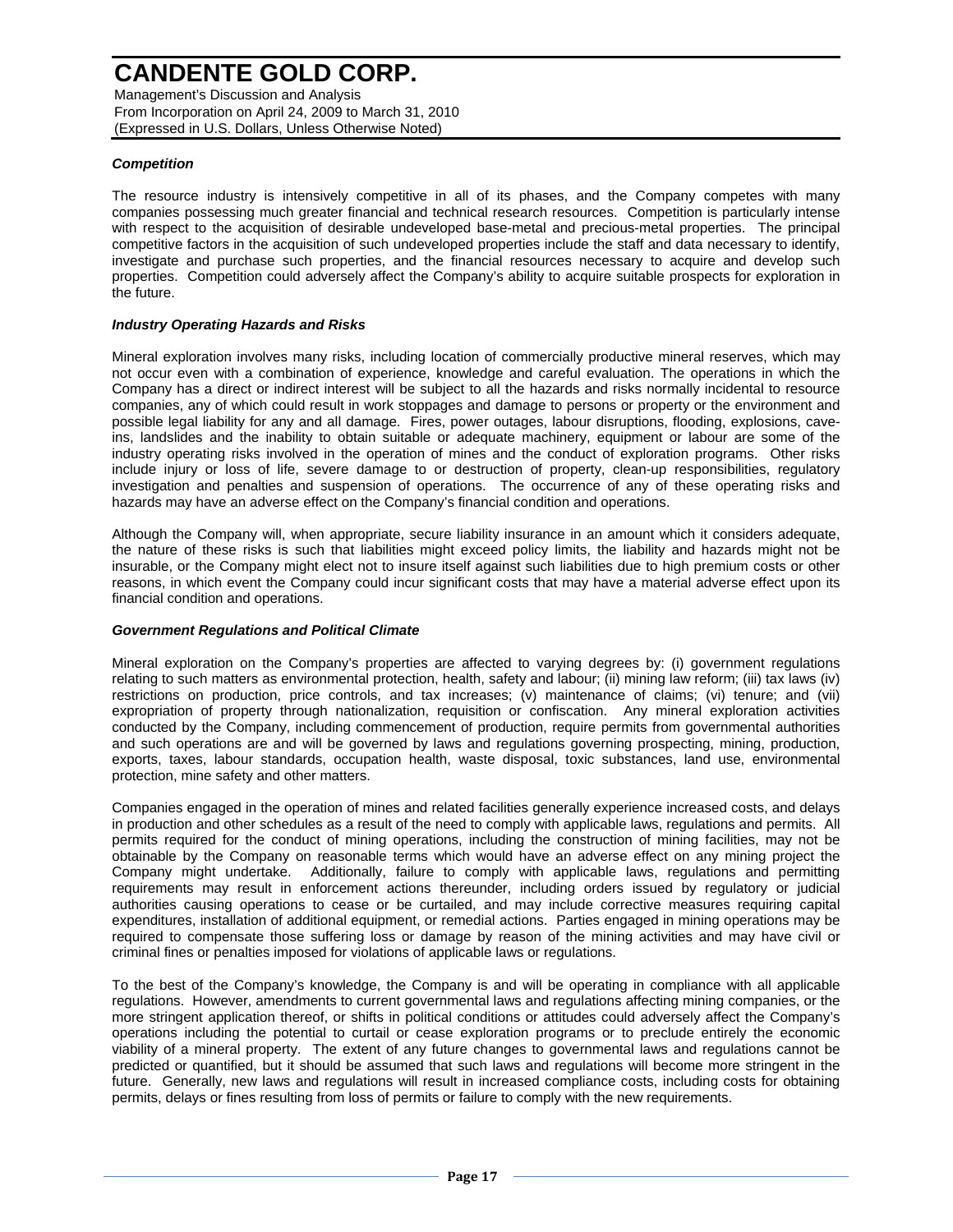Management's Discussion and Analysis From Incorporation on April 24, 2009 to March 31, 2010 (Expressed in U.S. Dollars, Unless Otherwise Noted)

## *Environmental Liability*

Although the Company is not aware of any claims for damages related to any impact that its operations have had on the environment, it may become subject to such claims in the future. An environmental claim could adversely affect the Company's business due to the high costs of defending against such claims and its impact on senior management's time.

The Company conducts exploration activities in Mexico and Peru. Such activities are subject to various laws, rules and regulations governing the protection of the environment. All phases of the Company's operations are subject to environmental regulation in the jurisdictions in which it operates. Environmental legislation is evolving in a manner which requires stricter standards and enforcement, increased fines and penalties for non-compliance, more stringent environmental assessments of proposed properties and a heightened degree of responsibility for companies and their officers, directors and employees.

Although the Company is committed to ensure compliance with all environmental regulations currently applicable, environmental hazards may exist on the Company's mineral properties, which hazards are not known to the Company at present, that have been caused by previous or existing owners or operators.

Also, environmental regulations may change in the future which could adversely affect the Company's operations including the potential to curtail or cease exploration programs or to preclude entirely the economic development of a mineral property. The extent of any future changes to environmental regulations cannot be predicted or quantified, but it should be assumed that such regulations will become more stringent in the future. Generally, new regulations will result in increased compliance costs, including costs for obtaining permits, delays or fines resulting from loss of permits or failure to comply with the new regulations.

## *Fluctuations in Metal Prices*

Although the Company does not hold any known mineral reserves, its future revenues, if any, are expected to be in large part derived from the future mining and sale of precious metals or interests related thereto. The prices of these commodities have fluctuated widely, particularly in recent years, and are affected by numerous factors beyond the Company's control including international economic and political conditions, expectations of inflation, international currency exchange rates, interest rates, global or regional consumptive patterns, speculative activities, levels of supply and demand, increased production due to new mine developments and improved mining and production methods, availability and costs of metal substitutes, metal stock levels maintained by producers and others and inventory carrying costs. The effect of these factors on the price of base and precious metals, and therefore the economic viability of the Company's operations, cannot be accurately predicted.

Depending on the price obtained for any minerals produced, the Company may determine that it is impractical to commence or continue commercial production.

## **OTHER MD&A REQUIREMENTS**

As of June 25, 2010, Candente has outstanding 49,828,327 common shares, 14,518,397 warrants (at prices ranging from Cdn\$0.60 to \$2.00 per share) and 3,938,250 exercisable options (at prices ranging from Cdn\$0.33 to Cdn\$1.80 per share).

Additional information, including the company's most recent Annual Information Form, is available on SEDAR at www.sedar.com.

### **CAUTIONARY STATEMENT ON FORWARD LOOKING INFORMATION**

This Report contains "forward looking statements". These forward looking statements include, but are not limited to, statements regarding the Company's strategic plans, property search and evaluation plans, estimated levels of expenditures, acquisition targets and commitments. Forward-looking statements express, as at the date of this Report, The Company's plans, estimates, forecasts, projections, or beliefs as to future events or results and the Company does not intend, and does not assume any obligation, to update these forward-looking statements. In